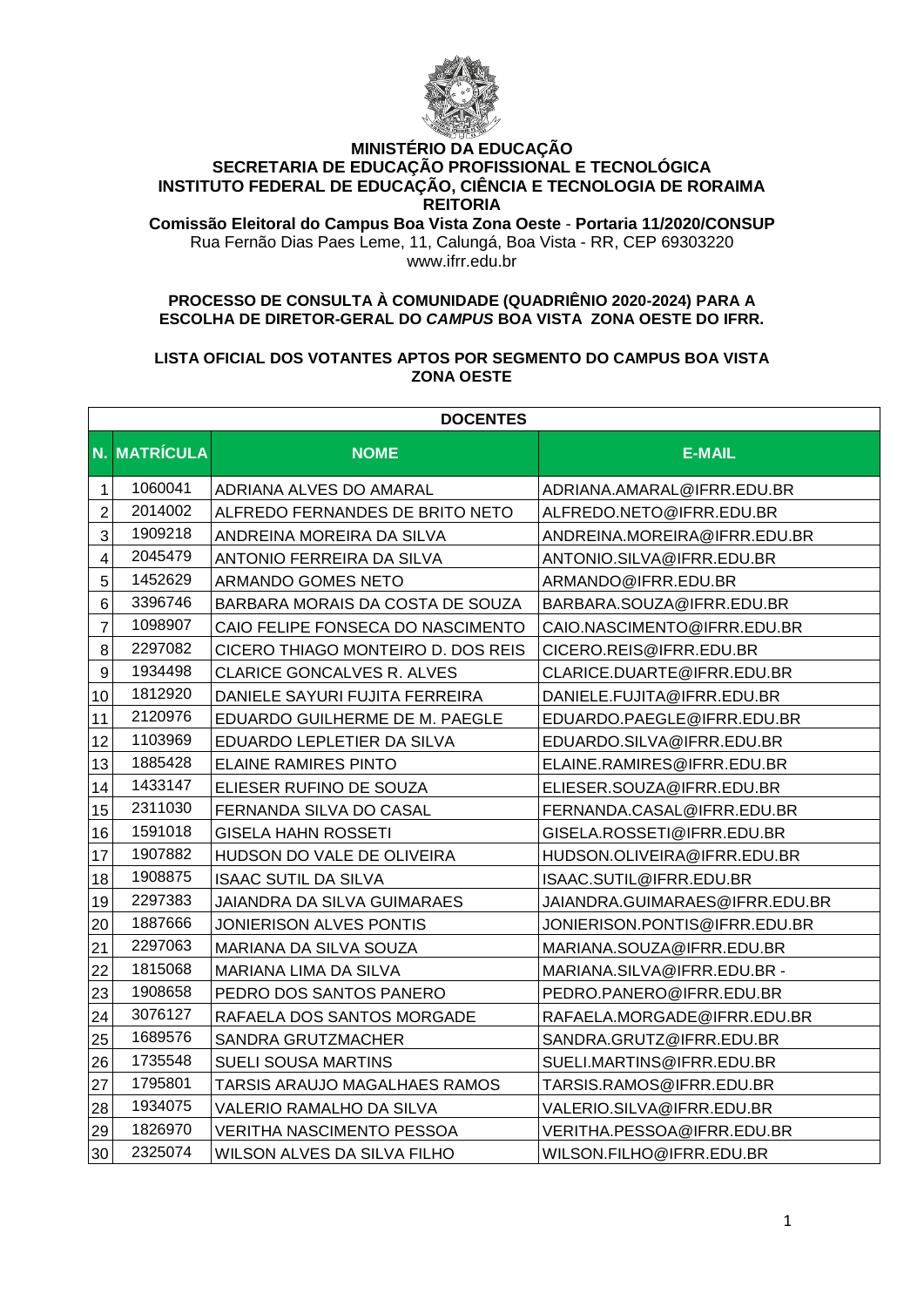|                  | <b>TÉCNICOS ADMINISTRATIVOS</b> |                                                 |                                |  |  |
|------------------|---------------------------------|-------------------------------------------------|--------------------------------|--|--|
|                  | <b>N. MATRÍCULA</b>             | <b>NOME</b>                                     | <b>E-MAIL</b>                  |  |  |
| 1                | 2297084                         | ALDAIRES AIRES DA SILVA LIMA                    | ALDAIRES.LIMA@IFRR.EDU.BR      |  |  |
| $\overline{2}$   | 2108719                         | ALINE LIMA SOARES DA COSTA                      | ALINE.COSTA@IFRR.EDU.BR        |  |  |
| 3                | 1792795                         | <b>DIOGO SAUL SILVA SANTOS</b>                  | DIOGO.SAUL@IFRR.EDU.BR         |  |  |
| 4                | 1812132                         | DUMONT CAMELO MELO                              | DUMONT.MELO@IFRR.EDU.BR        |  |  |
| 5                | 2209578                         | ELISANGELA MONCAO MINE                          | ELISANGELA.MINE@IFRR.EDU.BR    |  |  |
| 6                | 2227547                         | <b>ENILDE LOPES SATELLES</b>                    | ENILDE.SATELLES@IFRR.EDU.BR    |  |  |
| $\overline{7}$   | 2299125                         | EUNICE LIMA DE OLIVEIRA BARBOSA                 | EUNICE.BARBOSA@IFRR.EDU.BR     |  |  |
| 8                | 1872726                         | FRANCIMEIRE SALES DE SOUZA                      | FRANCIMEIRE.SOUZA@IFRR.EDU.BR  |  |  |
| $\boldsymbol{9}$ | 2125601                         | <b>GABRIEL CARVALHO GOMES</b>                   | GABRIEL.GOMES@IFRR.EDU.BR      |  |  |
| 10               | 2336365                         | GARDENIA DA SILVA FRAZAO                        | GARDENIA.FRAZAO@IFRR.EDU.BR    |  |  |
| 11               | 2119693                         | <b>GESSIGLAY SAMUEL DA SILVA</b>                | GESSIGLAY.CLAUDINO@IFRR.EDU.BR |  |  |
| 12               | 2107581                         | GILDO SOUSA DOS SANTOS JUNIOR                   | GILDO.JUNIOR@IFRR.EDU.BR       |  |  |
| 13               | 2231518                         | <b>IGOR SALES GOMES DE LIMA</b>                 | IGOR.LIMA@IFRR.EDU.BR          |  |  |
| 14               | 2202202                         | ILNARA DA SILVA FERREIRA                        | ILNARA.FERREIRA@IFRR.EDU.BR    |  |  |
| 15               | 3005040                         | JOAO DANILO SOUTO MAIOR NOGUEIRA<br><b>NETO</b> | JOAO.NETO@IFRR.EDU.BR          |  |  |
| 16               | 2109643                         | <b>JONATAS SILVA LIMA</b>                       | JONATAS.LIMA@IFRR.EDU.BR       |  |  |
| 17               | 2107954                         | JORGE LUIS CAVALCANTE DE SOUZA                  | JORGE.SOUZA@IFRR.EDU.BR        |  |  |
| 18               | 2295763                         | <b>JOSE GABRIEL RIBEIRO FIGUEIREDO</b>          | JOSE.FIGUEIREDO@IFRR.EDU.BR    |  |  |
| 19               | 2202231                         | JOSE RIBAMAR CARDOSO OLIVEIRA                   | JOSE.OLIVEIRA@IFRR.EDU.BR      |  |  |
| 20               | 2107755                         | <b>JOZIANE LUCAS GOMES</b>                      | JOZIANE.GOMES@IFRR.EDU.BR      |  |  |
| 21               | 2202308                         | JULIO CEZAR DINELLY DE OLIVEIRA                 | JULIO.OLIVEIRA@IFRR.EDU.BR     |  |  |
| 22               | 2228975                         | LEIDIANE FIRMINO SA                             | LEIDIANE.SA@IFRR.EDU.BR        |  |  |
| 23               | 1171538                         | LEONARDO PEREIRA SANTOS                         | LEONARDO.SANTOS@IFRR.EDU.BR    |  |  |
| 24               | 2107236                         | LOURIVAL CARDOSO DE OLIVEIRA                    | LOURIVAL.OLIVEIRA@IFRR.EDU.BR  |  |  |
| 25               | 2125616                         | MANALIEL PAIS PEREIRA JUNIOR                    | MANALIEL.JUNIOR@IFRR.EDU.BR    |  |  |
| 26               | 2108772                         | <b>MARTA SABRINA MOTA</b>                       | MARTA.MOTA@IFRR.EDU.BR         |  |  |
| 27               | 2107031                         | MAYCON DIEGO SILVA RIBEIRO                      | MAYCON.RIBEIRO@IFRR.EDU.BR     |  |  |
| 28               | 2108434                         | NATALIANA RIBEIRO DOS SANTOS                    | NATALIANA.SANTOS@IFRR.EDU.BR   |  |  |
| 29               | 2202298                         | RALEIDE GREISA NOGUEIRA BARATA                  | RALEIDE.BARATA@IFRR.EDU.BR     |  |  |
| 30               | 2108048                         | ROSANA MARIA LIMA OLIVEIRA                      | ROSANA.OLIVEIRA@IFRR.EDU.BR    |  |  |
| 31               | 2052841                         | ROSINEIA SILVA DA SILVA                         | ROSINEIA.SILVA@IFRR.EDU.BR     |  |  |
| 32               | 2270498                         | SHENEVILLE CUNHA DE ARAUJO                      | SHENEVILLE.ARAUJO@IFRR.EDU.BR  |  |  |
| 33               | 2227550                         | SIMONE SIBELE SCHUERTZ SOUZA                    | SIMONE.SOUZA@IFRR.EDU.BR       |  |  |
| 34               | 2202252                         | THIAGO DOS SANTOS CIDADE                        | THIAGO.CIDADE@IFRR.EDU.BR      |  |  |
| 35               | 3005033                         | VIVIAN ALVES DE AZEVEDO                         | VIVIAN.AZEVEDO@IFRR.EDU.BR     |  |  |

|      | <b>ALUNOS</b>    |                                         |                          |  |
|------|------------------|-----------------------------------------|--------------------------|--|
| . N. | <b>MATRÍCULA</b> | <b>NOME</b>                             | <b>E-MAIL</b>            |  |
|      |                  | 20201PFICAA0018 ABNER SANTOS SILVA      | NÃOTEMEMAIL@IFRR.EDU.BR  |  |
| റ    | 20172TSP0290     | ADENILDA DE SOUZA ALMEIDA               | NÃOTEMEMAIL@IFRR.EDU.BR  |  |
|      |                  | 3 20191TCMIM0480 ÁDRIA VARÃO ALVES ROTH | WILSON.FILHO@IFRR.EDU.BR |  |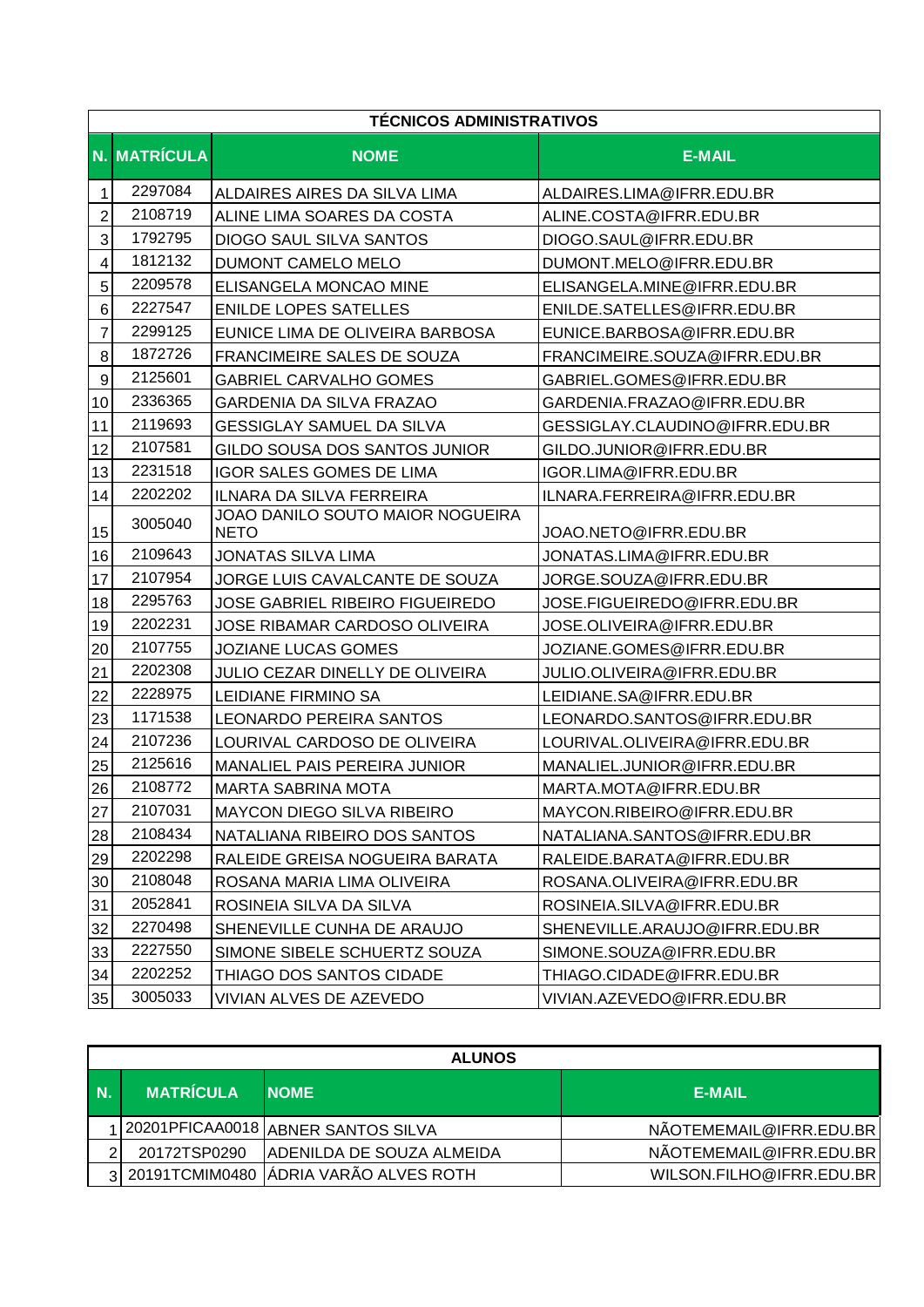| 4               | 20181TSP0095    | ADRIELE MENDES ARAUJO                           | ADRIELEMALIK19@GMAIL.COM                   |
|-----------------|-----------------|-------------------------------------------------|--------------------------------------------|
| 5               | 20191TCMIM0188  | ADRYANO MORAES DE SOUZA                         | ADRYANOMORAESDESOUZA@GMAIL.CO<br>м         |
| $6\phantom{1}6$ | 20191TCMIM0099  | <b>AISHA KAILANY DOS SANTOS</b>                 | NÃOTEMEMAIL@IFRR.EDU.BR                    |
| 7               | 20181TCMIM0016  | ALANA ALVES DA SILVA                            | ALANAALVEZ@GMAIL.COM                       |
| 8               | 20191TCMIM0412  | ALDA CRISTAL DA SILVA MESSA                     | NÃOTEMEMAIL@IFRR.EDU.BR                    |
| 9               | 20192PFICAA0020 | ALDAIR DA SILVA BATISTA                         | NÃOTEMEMAIL@IFRR.EDU.BR                    |
| 10              | 20181TCMIM0318  | ALESSANDRO PEREIRA DE SOUZA                     | NÃOTEMEMAIL@IFRR.EDU.BR                    |
| 11              | 20191TCMIM0650  | ALESSANDRO VICTOR MORAES<br><b>SOARES</b>       | PROFESSORAJANETEPAZ@OUTLOOK.C<br><b>OM</b> |
| 12              | 20181TSPIM0738  | ALEX PEREIRA DE LIMA                            | NÃOTEMEMAIL@IFRR.EDU.BR                    |
| 13              | 20181TSPIM0444  | ALEXANDRA VITORIA MORAES<br>VELOZO DE ALEXANDRE | NÃOTEMEMAIL@IFRR.EDU.BR                    |
| 14              | 20191TCMIM0706  | ALEXANDRE MOTA SILVA DE<br><b>CARVALHO</b>      | ADELIASSANDRA@HOTMAIL.COM                  |
| 15              | 20181TCMIM0300  | ALEXANDRE SOUSA COSTA CATAO                     | NÃOTEMEMAIL@IFRR.EDU.BR                    |
| 16              | 20181TCMIM0334  | ALEXIA ALEJANDRA BRITO DA SILVA                 | ANDREIA.MCALISTER@GMAIL.COM                |
| 17              | 20192TGP0028    | ALEXSON LOPES FARIAS                            | ALEXSONFARIAS1@GMAIL.COM                   |
| 18              | 20191TSPIM0484  | ALICE AISSA REIS SANTOS                         | ALICEAISSAREISSANTOS@GMAIL.COM             |
| 19              | 20181TCMIM0245  | ALICE GONCALVES NUNES                           | KASSIANYNUNESGONCALVES@GMAIL.C<br>OM.      |
| 20              | 20181TCMIM0024  | ALICE LIMA DE ALMEIDA                           | LICEMIM@HOTMAIL.COM                        |
| 21              | 20201PFICAA0016 | ALICE MENDES PORFÍRIO                           | NÃOTEMEMAIL@IFRR.EDU.BR                    |
| 22              | 20181TSPIM0282  | ALICY JHONARA MURADA DE<br><b>OLIVEIRA</b>      | ALICYJHONARA@GMAIL.COM                     |
| 23              | 20191TSPIM0727  | ALINE DAYNA DE SOUSA FARIAS                     | LIDI.DEPAULA@OUTLOOK.COM                   |
| 24              | 20191TSPIM0417  | ALINE VITORIA DA SILVA FRANCA                   | NÃOTEMEMAIL@IFRR.EDU.BR                    |
| 25              | 20181TSPIM0053  | ALLAN CRISTIAN FERREIRA LOPES                   | ALLANCRISTIAN394799@GMAIL.COM              |
| 26              | 20191TSPIM1090  | <b>ALYCE SILVESTRE RODRIGUES</b>                | NÃOTEMEMAIL@IFRR.EDU.BR                    |
| 27              | 20142TSP0058    | AMAILDO SANTOS PEREIRA                          | AMAILDO12DAVILENE@GMAIL.COM                |
| 28              | 20181TSPIM0592  | AMANDA DA SILVA BRAGA                           | NÃOTEMEMAIL@IFRR.EDU.BR                    |
| 29              | 20201TCMIM0019  | AMANDA FERNANDES DA SILVA                       | AMANDAFERNANDES1470@GMAIL.COM              |
| 30              | 20201TSPIM0008  | AMANDA VICTORIA FEITOSA ARRUDA                  | 08AMANDAARRUDA@GMAIL.COM                   |
| 31              | 20191TSPIM0158  | ANA BEATRIZ JOVINO DOS SANTOS                   | ANABEATRIZ6368@GMAIL.COM                   |
| 32              | 20172TSP0355    | ANA CAROLINE DA CONCEIÇÃO DE<br><b>SOUSA</b>    | ANA.CAROL.SOUSA19@GMAIL.COM                |
| 33              | 20191TSPIM0204  | ANA CAROLINE SOUZA DE OLIVEIRA                  | ANA.CAROLINE2003SOUZA@GMAIL.COM            |
| 34              | 20171TCM0051    | ANA CRISTINA PEREIRA DA CUNHA                   | ANINHAPQNINA@GMAIL.COM                     |
| 35              | 20191TSPIM0921  | ANA KAMILLA MORAES PEIXOTO                      | AMORAESPEIXOTO01@GMAIL.COM                 |
| 36              | 20201TSPIM0006  | ANA KEREN DOS SANTOS SOUSA                      | ANAKERENTSP2020@GMAIL.COM                  |
| 37              | 20191TSPIM0425  | ANA PATRICIA FARIAS DA SILVA                    | NÃOTEMEMAIL@IFRR.EDU.BR                    |
| 38              | 20181TCM0134    | ANA PAULA DA COSTA OLIVEIRA                     | SMALLSAMPAIO@GMAIL.COM                     |
| 39              | 20191TCMIM0145  | ANA PAULA DA SILVA GONÇALVES                    | NÃOTEMEMAIL@IFRR.EDU.BR                    |
| 40              | 20191TSPIM0808  | ANA PAULA DA SILVA SOARES                       | NÃOTEMEMAIL@IFRR.EDU.BR                    |
| 41              | 20191TSPIM0697  | ANA RIZIA DA SILVA MUCAJÁ                       | MUCAJAMUCAJA@HOTMAIL.COM                   |
| 42              | 20192PFICAA0018 | ANA RODRIGUES DOS SANTOS                        | NÃOTEMEMAIL@IFRR.EDU.BR                    |
| 43              | 20201PFICAA0010 | ANDERSON DE SOUZA ARRUDA                        | ANDERARRUDA37@GMAIL.COM                    |
| 44              | 20192TGP0021    | ANDRE DE SOUZA                                  | ANDREDESOUZA49@GMAIL.COM                   |
| 45              | 20181TSP0427    | ANDRE NOBREGA FERREIRA LIMA                     | ANDREDRAKOO@HOTMAIL.COM                    |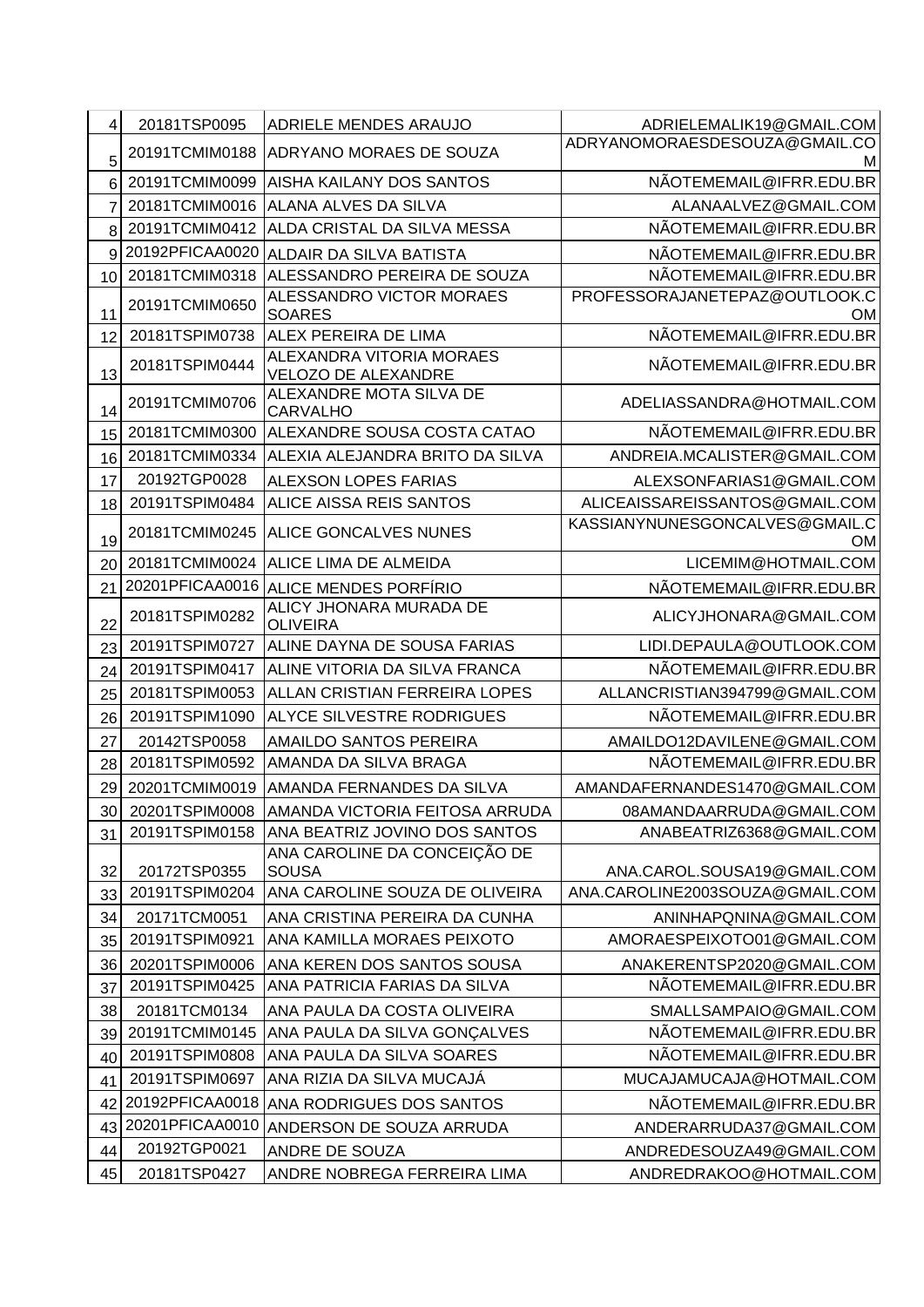| 46 | 20142TSP0341    | ANDRESON JUNIO SILVA DE SOUZA                              | NÃOTEMEMAIL@IFRR.EDU.BR                 |
|----|-----------------|------------------------------------------------------------|-----------------------------------------|
| 47 | 20201TSPIM0012  | ANDRESSA ÉVELYN LIMA BARROS                                | ANDRESSA.EVILYN10@GMAIL.COM             |
| 48 | 20181TSPIM0061  | ANDRESSA HELLEN DA SILVA<br><b>MACEDO</b>                  | EDIDIMARMOURAO@GMAIL.COM                |
| 49 | 20191TCMIM0714  | ANDRESSA RODRIGUES FRANCA                                  | NÃOTEMEMAIL@IFRR.EDU.BR                 |
| 50 | 20201PFICAA0017 | ANDREZA MOREIRA SOUZA                                      | NÃOTEMEMAIL@IFRR.EDU.BR                 |
| 51 | 20171TCM0140    | ANDREZA PEREIRA PIRES                                      | NÃOTEMEMAIL@IFRR.EDU.BR                 |
| 52 | 20191TCMIM0633  | ANNA CAROLYNA BELÉM LOPES                                  | NADIAROSAS31@GMAIL.COM                  |
| 53 | 20201TCMIM0036  | ANNYELE RAYSSA PEREIRA DA SILVA                            | SO.RODAS.TEKA@GMAIL.COM                 |
| 54 | 20201PFICAA0023 | ANTONIO IGOR DOS SANTOS SOUSA                              | IGORSOUSA300561@GMAIL.COM               |
| 55 | 20181TCMIM0199  | ANY DARA DE MORAIS MARTINS                                 | ANYDARALINHARES@GMAIL.COM               |
| 56 | 20192TADM0033   | ANY VITORIA OLIVEIRA DA SILVA                              | ANY.VIT11@GMAIL.COM                     |
| 57 | 20181TSPIM0495  | ARIANE MORAES DE SOUZA                                     | ELIZAMAHAPUQUE@GMAIL.COM                |
| 58 | 20191TSPIM1057  | ARLESON MARTINS DOS SANTOS                                 | ADRICELLYMARTINSDOSSANTOS@GMAI<br>L.COM |
| 59 | 20192PFICAA0022 | ARNON DA COSTA CASTRO                                      | ARNONCCASTRO@GMAIL.COM                  |
| 60 | 20192PFICAA0006 | <b>ARTUR GABRIEL VERAS DE OLIVEIRA</b>                     | VERASARTUR365@GMAIL.COM                 |
| 61 | 20192TGP0038    | <b>ASSIMA PAMELA DA SILVA</b><br><b>RODRIGUES MEDEIROS</b> | PAMELANOGUEIRA300@GMAIL.COM             |
| 62 | 20201PFICAA0020 | ASTRIS YESEVER VIDAL RODRIGUEZ                             | ASTRISVIDAL1@GMAIL.COM                  |
| 63 | 20191TSPIM0514  | ATANAILSON DOS SANTOS RAPOSO                               | SERYMARYA@GMAIL.COM                     |
| 64 | 20192TADM0040   | AVILA LUANNA TRAJANO DOS REIS                              | AVILALUANNA655@GMAIL.COM                |
| 65 | 20201TSPIM0018  | <b>AYLA PINHEIRO PAIVA</b>                                 | AYLAP49@GMAIL.COM                       |
| 66 | 20191TSPIM0239  | AYSHA LORRANA DA COSTA<br><b>QUADROS</b>                   | NÃOTEMEMAIL@IFRR.EDU.BR                 |
| 67 | 20191TCMIM0404  | BARBARA DIANNY COUTINHO<br><b>PEREIRA</b>                  | GIGIREHSSON@HOTMAIL.COM                 |
| 68 | 20191TSPIM0670  | BEATRIXY PEREIRA FLAUZINA                                  | NÃOTEMEMAIL@IFRR.EDU.BR                 |
| 69 | 20191TCMIM0277  | BEATRIZ DA COSTA ARAÚJO                                    | NÃOTEMEMAIL@IFRR.EDU.BR                 |
| 70 | 20201TSPIM0005  | <b>BRENDA COSTA DAVID</b>                                  | BRENDACOSTADAVID2018@GMAIL.COM          |
| 71 | 20181TSP0346    | BRENDA DA SILVA LIMA                                       | BRENDULAGRIEZAMNN@GMAIL.COM             |
| 72 | 20201TCMIM0030  | BRENDA DA SILVA PEREIRA                                    | NÃOTEMEMAIL@IFRR.EDU.BR                 |
| 73 | 20201TSPIM0014  | BRENDA GABRIELLY COSTA DA SILVA                            | BRENDA.GABRIELLY@GMAIL.COM              |
| 74 | 20191TCMIM0587  | <b>BRUNA PEREIRA DA SILVA</b>                              | NÃOTEMEMAIL@IFRR.EDU.BR                 |
| 75 | 20191TSPIM0743  | BRUNNA KIMBERLLY CADETE CRUZ<br><b>AMBRÓSIO</b>            | KELLIKADETH@HOTMAIL.COM                 |
| 76 | 20191TCMIM0340  | <b>BRUNO CAUA MENDES FRANCO</b>                            | PATI_NEG@HOTMAIL.COM                    |
| 77 | 20192PFICAA0032 | BRUNO PEREIRA DO NASCIMENTO                                | BRUNOPEREIRA151719@GMAIL.COM            |
| 78 | 20201TSPIM0021  | CAIO MARINHO DA SILVA                                      | NÃOTEMEMAIL@IFRR.EDU.BR                 |
| 79 | 20181TSPIM0410  | <b>CAMILLE VITORIA GOMES BATISTA</b>                       | CAMILAGOMIZ@GMAIL.COM                   |
| 80 | 20191TSPIM0131  | CARLA CRISTINI MOURA DE PAULA                              | CARLACRISTINI278@GMAIL.COM              |
| 81 | 20161TCM0378    | CARLA MARTINS DE ARAUJO                                    | NÃOTEMEMAIL@IFRR.EDU.BR                 |
| 82 | 20192TADM0009   | CARLENE RIBEIRO MOURA DE PAULA                             | CARLENEMOURAMOURA099@GMAIL.CO<br>M      |
| 83 | 20201TSPIM0003  | CARLOS DA SILVA MONTEIRO                                   | NÃOTEMEMAIL@IFRR.EDU.BR                 |
| 84 | 20191TSPIM0492  | CARLOS VITOR MENDES DA SILVA                               | NÃOTEMEMAIL@IFRR.EDU.BR                 |
| 85 | 20151TSP0308    | CÁSSIA DE ARAÚJO CONCEIÇÃO                                 | NÃOTEMEMAIL@IFRR.EDU.BR                 |
| 86 | 20191TCMIM0617  | CAUAN GABRIEL CARDOSO PASSOS                               | NÃOTEMEMAIL@IFRR.EDU.BR                 |
| 87 | 20201PFICAA0011 | CELSO BARBOSA DA COSTA                                     | CELSO.COSTA@OUTLOOK.COM                 |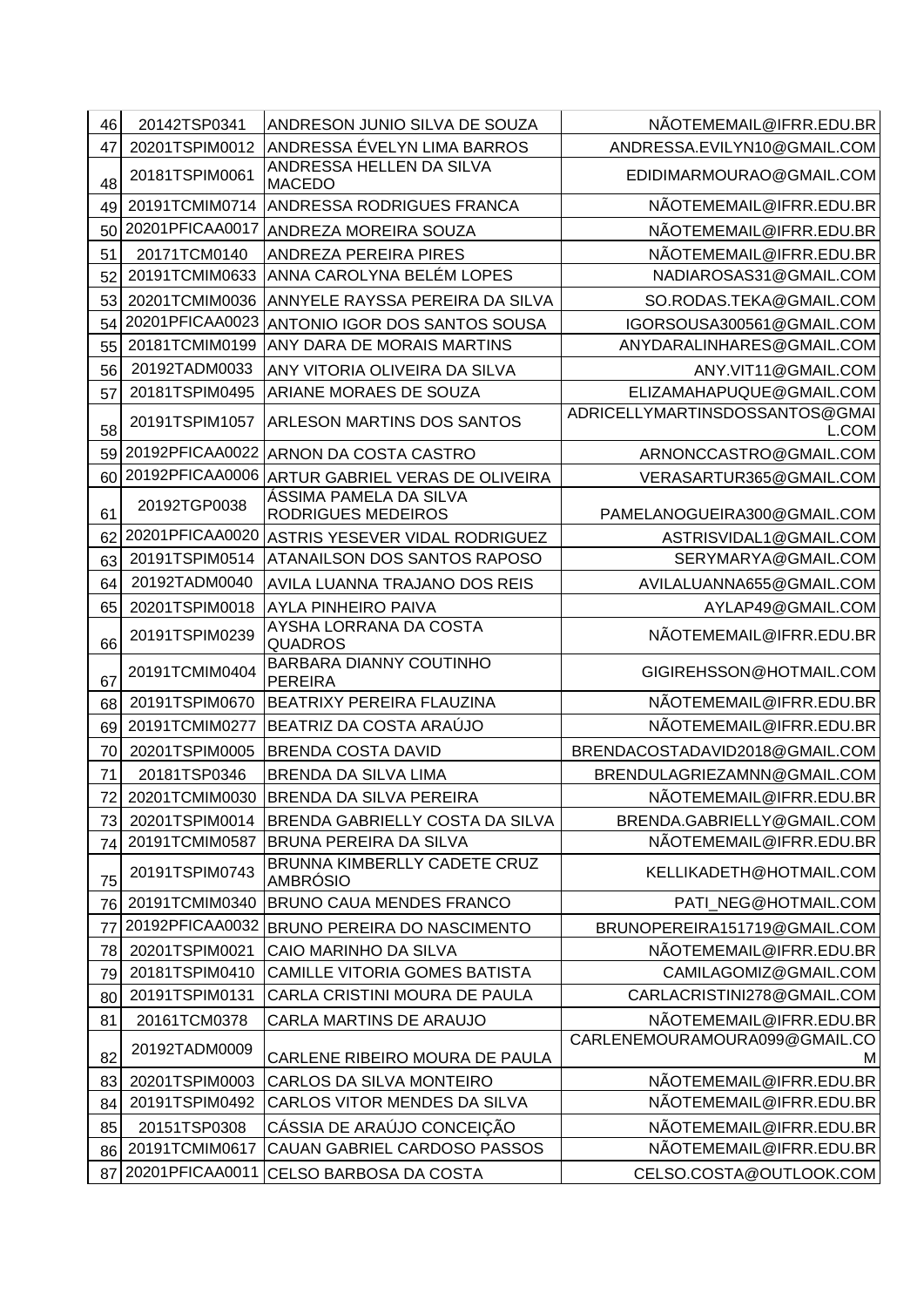| 88  | 20172TSP0517        | CHARLIANA OLIVEIRA DOS SANTOS                      | CHARLIANASANTOS@GMAIL.COM              |
|-----|---------------------|----------------------------------------------------|----------------------------------------|
|     | 89 20192 PFICAA0028 | CICERO PEREIRA SOARES JUNIOR                       | SISEROO12345@GMAIL.COM                 |
| 90  | 20192TADM0037       | CICILENE JOSÉ BERNALDO                             | CICILENEJOSE2006@GMAIL.COM             |
| 91  | 20181TCMIM0121      | <b>CINTIA EMANUELLY SANTOS</b><br><b>RAMALHO</b>   | CINTIARAMALHO5455@GMAIL.COM            |
| 92  | 20191TCMIM0579      | CLARA GABRIELE DA SILVA MATOS                      | NÃOTEMEMAIL@IFRR.EDU.BR                |
| 93  | 20192TADM0021       | CLAUDIMAR SERVINO DA SILVA                         | CLAUDIMARSILVA.1999@GMAIL.COM          |
| 94  | 20201TCMIM0023      | <b>CLEISON GARCIA DE FREITAS</b><br><b>RIBEIRO</b> | GARCIADEFREITAS12@GMAIL.COM            |
| 95  | 20181TCM0053        | <b>CLEITON OLIVEIRA DA SILVA</b>                   | CLEITONOLIVEIRA6@GMAIL.COM             |
| 96  | 20171TCM0078        | <b>CLENILDO SOARES PEREIRA</b>                     | NÃOTEMEMAIL@IFRR.EDU.BR                |
| 97  | 20192TGP0036        | CRISTIANE CARDOSO SILVA                            | PRESIDENCIACRIS@HOTMAIL.COM            |
| 98  | 20151TSP0340        | <b>CRISTIANE CLAUDIO SALES</b>                     | NÃOTEMEMAIL@IFRR.EDU.BR                |
| 99  | 20161TSP0318        | CRISTIANE NASCIMENTO DA COSTA                      | TIANECOSTA864@GMAIL.COM                |
| 100 | 20181TCMIM0075      | DAIRA YASMIN SILVA COSTA                           | DAIRACOSTA654@GMAIL.COM                |
| 101 | 20171TSP0312        | DANIEL DE SOUZA                                    | DN123IFFR@OUTLOOK.COM                  |
| 102 | 20191TSPIM0557      | DANIELA VICTORIA LIMA SILVA                        | ELLOLIMA30@HOTMAIL.COM                 |
| 103 | 20171TCM0191        | DANIELLE DAVINA MENDES DE<br>SOUZA                 | NÃOTEMEMAIL@IFRR.EDU.BR                |
|     | 104 20192PFICAA0021 | DANIELY SAMPAIO RABELO                             | NÃOTEMEMAIL@IFRR.EDU.BR                |
|     | 105 20192PFICAA0013 | DÁRIO JOSÉ DE OLIVEIRA E OLIVEIRA                  | JOSD57740@GMAIL.COM                    |
| 106 | 20142TSP0082        | DARLENE SILVA DE ALMEIDA<br><b>SIQUEIRA</b>        | NÃOTEMEMAIL@IFRR.EDU.BR                |
| 107 | 20201TCMIM0024      | DAVI DOS SANTOS SOUZA                              | NÃOTEMEMAIL@IFRR.EDU.BR                |
| 108 | 20181TCM0126        | DAVID DA SILVA MORAIS                              | DAVIDSILVA_MORAES@HOTMAIL.COM          |
| 109 | 20192TGP0033        | DAYANE SOUSA CARVALHO                              | DAYANESOUSA408@GMAIL.COM               |
| 110 | 20191TCMIM0269      | DEBORA KALYNE LIMA DOS ANJOS                       | NÃOTEMEMAIL@IFRR.EDU.BR                |
| 111 | 20192PFICAA0029     | DÉBORA KÉSSIA AFLALO BACELAR                       | DEBORABACELAR004@GMAIL.COM             |
| 112 | 20191TCMIM0080      | DÉBORA THAÍS FRAZÃO DIOGO                          | NÃOTEMEMAIL@IFRR.EDU.BR                |
| 113 | 20191TSPIM0271      | DÉBORA YOHANNA LOPES<br><b>MONTEIRO</b>            | DEBORAYOHANNA61@GMAIL.COM              |
| 114 | 20172TSP0304        | DELCIMAR AUGUSTINHO BRASIL                         | NÃOTEMEMAIL@IFRR.EDU.BR                |
| 115 | 20181TSPIM0070      | DEYLLA MILENA DA LUZ SILVA                         | DEYLAMILENA@HOTMAIL.COM                |
| 116 | 20181TSPIM0088      | DHIULIANA CARDOSO PEREIRA                          | SANDRAC_ADV@HOTMAIL.COM                |
| 117 | 20181TCMIM0164      | DIANNA MELISSA DE MOURA SILVA                      | DDIVANEI222@GMAIL.COM                  |
| 118 | 20161TSP0300        | DIONY DE BRITO ARAUJO                              | NÃOTEMEMAIL@IFRR.EDU.BR                |
| 119 | 20181TSPIM0452      | DISCELANE SILVA NETO                               | NÃOTEMEMAIL@IFRR.EDU.BR                |
| 120 | 20181TSPIM0428      | DOUGLAS DUARTE RODRIGUES                           | E19012002@GMAIL.COM                    |
| 121 | 20181TSP0419        | EDIANE SOUZA DE ANDRADE                            | EDIANEANDRADE@YAHOO.COM.BR             |
| 122 | 20172TSP0061        | <b>EDISLON PEDROSO MARTINS</b>                     | BOLADEFOGORR@GMAIL.COM                 |
| 123 | 20161TSP0377        | EDIVAN SANTOS ARAUJO                               | NÃOTEMEMAIL@IFRR.EDU.BR                |
| 124 | 20192TADM0004       | EDIVANIA RODRIGUES BARBOSA                         | EDIVANIAKEULEN@HOTMAIL.COM             |
| 125 | 20172TSP0134        | EDLENE DA SILVA FERNANDES                          | DIACONORUGRISON@GMAIL.COM              |
| 126 | 20201TSPIM0019      | EDUARDO FREITAS GONÇALVES                          | EDUARDOFREITASGONCALVES2@GMAI<br>L.COM |
|     |                     | EDUARDO NASCIMENTO DOS                             |                                        |
| 127 | 20191TCMIM0064      | <b>SANTOS</b>                                      | NÃOTEMEMAIL@IFRR.EDU.BR                |
| 128 | 20161TCM0416        | <b>ELAINE ALVES COSTA</b>                          | NÃOTEMEMAIL@IFRR.EDU.BR                |
| 129 | 20181TSPIM0096      | ELAINE RIBEIRO DA SILVA                            | XDARLISSONX@GMAIL.COM                  |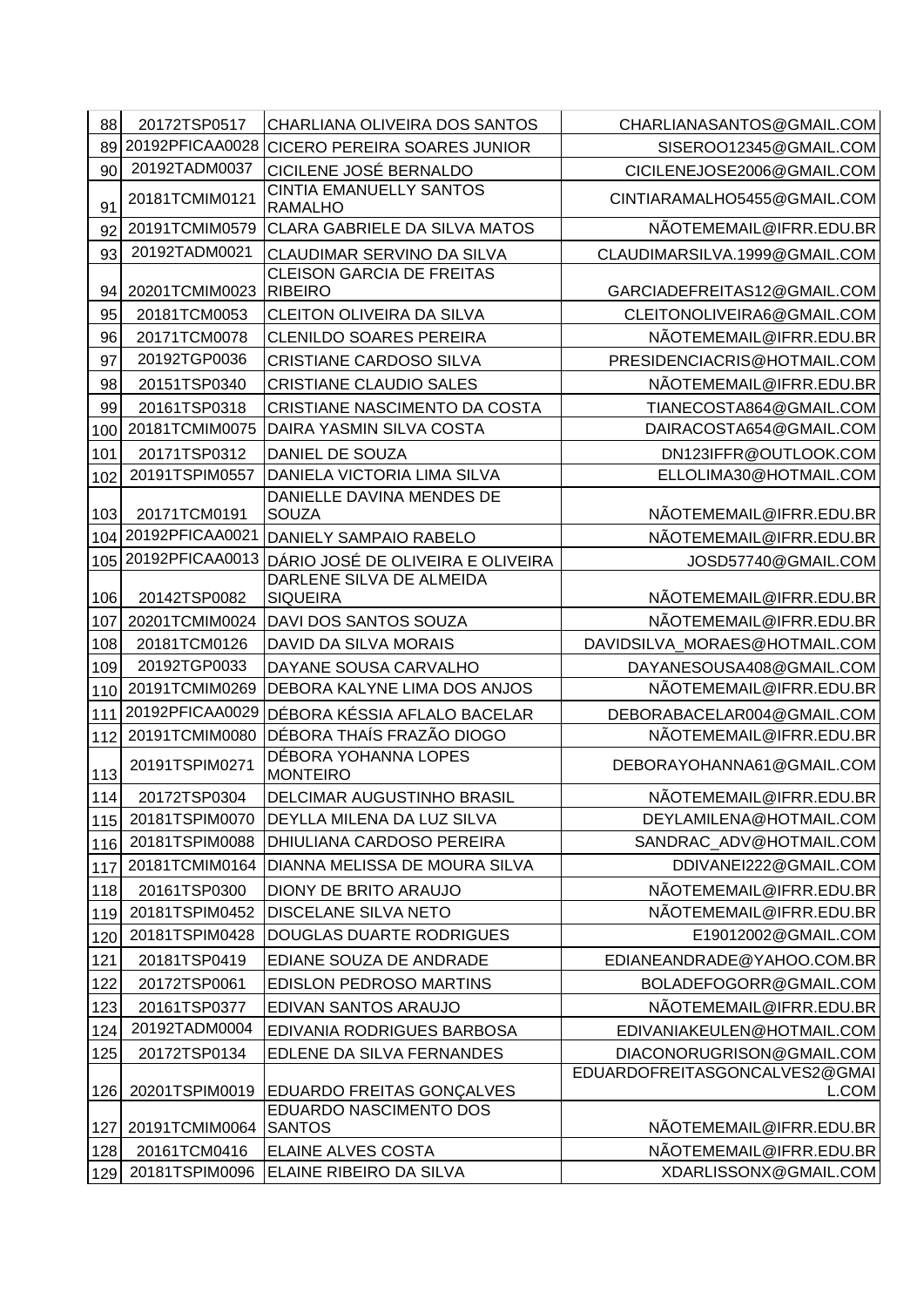| 130 | 20192TGP0037         | ELIANE PIMENTEL TRAJANO                          | ELIANETRAJANO@HOTMAIL.COM           |
|-----|----------------------|--------------------------------------------------|-------------------------------------|
| 131 | 20192TGP0011         | ELIDELMA SAMPAIO DA SILVA                        | ELIDELMASAMPAIO@GMAIL.COM           |
| 132 | 20191TSPIM1049       | ELIELTON HENRIQUE ALMEIDA                        | NÃOTEMEMAIL@IFRR.EDU.BR             |
| 133 | 20201PFICAA0036      | ELINEIA SAMPAIO DA SILVA                         | ELINEIASAMPAIO22@GMAIL.COM          |
| 134 | 20181TCM0169         | ELINETE ALVES DOS SANTOS                         | ELINETEHP91ALVES@GMAIL.COM          |
| 135 | 20181TSP0036         | ELIONARA DA SILVA                                | NÃOTEMEMAIL@IFRR.EDU.BR             |
| 136 | 20191TCMIM0684       | ELIS CRISTINE SANTOS SOUZA                       | NÃOTEMEMAIL@IFRR.EDU.BR             |
| 137 | 20192PFICAA0036      | ELIVANDO FARIAS OLIVEIRA                         | NÃOTEMEMAIL@IFRR.EDU.BR             |
| 138 | 20142TSP0309         | ELIZA DA SILVA                                   | NÃOTEMEMAIL@IFRR.EDU.BR             |
| 139 | 20181TCMIM0148       | ELIZA EDUARDA MOURA DE ABREU                     | ELIZAMOURA34@GMAIL.COM              |
| 140 | 20142TSP0333         | ELIZETE NALINE SECUNDINO DA<br><b>SILVA</b>      | NÃOTEMEMAIL@IFRR.EDU.BR             |
| 141 | 20191TSPIM0212       | ELLEN GRACIELLE SANTOS DA<br><b>CUNHA</b>        | ELIZETESANTOSDACUNHA@GMAIL.COM      |
| 142 | 20191TCMIM0323       | <b>EMANUELY COELHO VILELA</b>                    | ALVANISATCLL@GMAIL.COM              |
| 143 | 20201TSPIM0031       | <b>EMILLY FERNANDA DA COSTA</b><br><b>SANTOS</b> | NÃOTEMEMAIL@IFRR.EDU.BR             |
| 144 | 20181TCMIM0261       | EMILLY GABRIELE SILVA ALBARADO                   | ELANIA RITA@HOTMAIL.COM             |
| 145 | 20201TSPIM0010       | <b>EMILY GUIMARÃES BARBOSA</b>                   | EMILYGUIMARAESBARBOSA@GMAIL.CO<br>м |
| 146 | 20191TSPIM0107       | ÉMILY TAÍS JARDILINO DA SILVA                    | MARYJARDE69@GMAIL.COM               |
| 147 | 20181TCMIM0083       | EMILY VITORIA VIANA DE SOUZA                     | TATIANEFEITOZA.33@GMAIL.COM         |
| 148 | 20181TCMIM0342       | EMMILY ANGELA DE SOUZA<br><b>KOTINSCKI</b>       | MARDENESSOUZA15@GMAIL.COM           |
| 149 | 20181TSPIM0347       | <b>EMYLE BUAS CAMACHO</b>                        | HEMYLLYBUAS.CAMACHO@GMAIL.COM       |
| 150 | 20181TSPIM0118       | <b>EMYLIE XAVIER LOPES</b>                       | ELIXAVIERRR.COM@GMAIL.COM           |
| 151 | 20161TCM0149         | ENNE INGRID MENEZES DA SILVA                     | NÃOTEMEMAIL@IFRR.EDU.BR             |
| 152 | 20161TCMIM0666       | ERICK GREGORY SOARES VELAS DA<br><b>SILVA</b>    | NÃOTEMEMAIL@IFRR.EDU.BR             |
| 153 | 20192TADM0029        | ERIKA DORICO SANTANA                             | ERIIKASANTANA814@GMAIL.COM          |
| 154 | 20191TSPIM0050       | ERIKA THAMYRIS DA SILVA CRUZ                     | MARIADEUSILENE03@GMAIL.COM          |
| 155 | 20192TGP0024         | ERIVELTON GOMES ALMEIDA                          | GOMESERIVELTON@YAHOO.COM.BR         |
|     | 156 20201 PFICAA0033 | <b>ERLISSON ÍGOR SOUZA BARROS</b>                | IGORERLISSON@GMAIL.COM              |
| 157 | 20172TSP0037         | ESTEFANE DOS SANTOS SILVA                        | ESTEFANERR@GMAIL.COM                |
| 158 | 20201TSPIM0013       | <b>ESTER CARDOZO DIONÍSIO</b>                    | CARDOZOESTER242@GMAIL.COM           |
| 159 | 20201PFICAA0028      | EURIPEDES DOS SANTOS ROLIM<br><b>SIMAS</b>       | ROLIM.SIMAS12@GMAIL.COM             |
| 160 | 20192TGP0029         | EVANDO FERREIRA SILVA                            | EVANDO FS@HOTMAIL.COM               |
| 161 | 20191TCMIM0390       | EVELIN LIMA DA COSTA                             | JOSENILZALIMA@GMAIL.COM             |
| 162 | 20181TSPIM0380       | EVELLY SILVA DE ARAUJO                           | NAR-DIM@HOTMAIL.COM                 |
| 163 | 20172TSP0525         | EVERLANIA COSTA NASCIMENTO                       | EVERLANIACNASCIMENTO@GMAIL.COM      |
| 164 | 20192TADM0044        | EVERTON DE SOUZA MOURÃO                          | EVERTONSOUZAMOURAO@GMAIL.COM        |
| 165 | 20181TSPIM0746       | EWERLEE ANTHONI DA SILVA<br><b>ALMEIDA</b>       | EWERLEEANTHONI017@GMAIL.COM         |
| 166 | 20192PFICAA0012      | <b>FÁBIO RODRIGUES MORAES</b>                    | FABIOORODRIGUES99@GMAIL.COM         |
| 167 | 20192TGP0040         | FABIOLA BARBOSA MATOS DA SILVA                   | SILVAFABIOLA395@GMAIL.COM           |
| 168 | 20181TSPIM0720       | FELIPE GABRIELL SANTOS DANTAS                    | NÃOTEMEMAIL@IFRR.EDU.BR             |
| 169 | 20181TSPIM0215       | FERNANDA ARAUJO VILENA                           | AGATHA_LANY@HOTMAIL.COM             |
| 170 | 20201TCMIM0008       | FERNANDA DE ALMEIDA SOARES                       | NÃOTEMEMAIL@IFRR.EDU.BR             |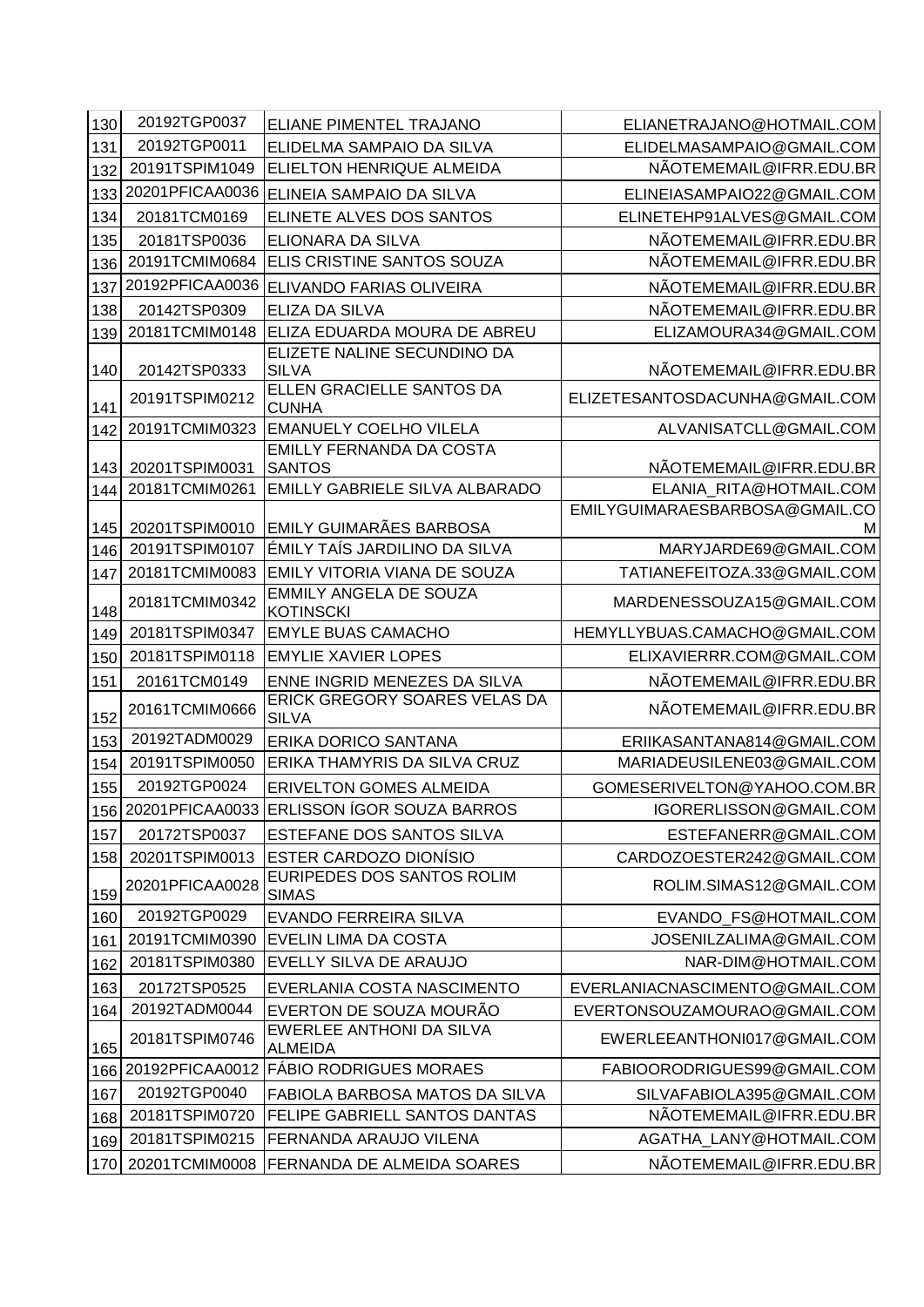| 171 | 20201TCMIM0003  | <b>FERNANDA DE SOUSA NASCIMENTO</b>                         | NÃOTEMEMAIL@IFRR.EDU.BR                |
|-----|-----------------|-------------------------------------------------------------|----------------------------------------|
|     |                 |                                                             | GUILHERMEGUIMARAESFGS24@GMAIL.         |
| 172 | 20201TCMIM0027  | FERNANDA GUIMARÃES DE SOUSA                                 | <b>COM</b>                             |
| 173 | 20191TCMIM0072  | FERNANDO MAX GOMES FRANCO                                   | ZENAIDEFRANCO692@GMAIL.COM             |
| 174 | 20192TGP0008    | FERNANDO SANTOS PEREIRA                                     | QCONCURSOS93@GMAIL.COM                 |
| 175 | 20161TSP0288    | FLORÊNCIA KELLY DOS SANTOS<br><b>FREIRE</b>                 | NÃOTEMEMAIL@IFRR.EDU.BR                |
| 176 | 20191TSPIM0220  | FRANCIELLEN NASCIMENTO<br><b>RODRIGUES</b>                  | NÃOTEMEMAIL@IFRR.EDU.BR                |
| 177 | 20181TSP0338    | FRANCIMAR BESERRA SANTOS                                    | NÃOTEMEMAIL@IFRR.EDU.BR                |
| 178 | 20201TCMIM0012  | FRANCISCA BARBOSA DA SILVA                                  | NÃOTEMEMAIL@IFRR.EDU.BR                |
| 179 | 20201PFICAA0004 | <b>FRANCISCA ELIANE ANDRADE ROCHA</b>                       | NÃOTEMEMAIL@IFRR.EDU.BR                |
| 180 | 20201PFICAA0030 | FRANCISCA GEMAQUE MARTINS DOS<br><b>SANTOS</b>              | NÃOTEMEMAIL@IFRR.EDU.BR                |
| 181 | 20192PFICAA0031 | <b>FRANCISCA GLEYDIELLI MATOS DOS</b><br><b>SANTOS</b>      | NÃOTEMEMAIL@IFRR.EDU.BR                |
| 182 | 20161TSPIM0261  | <b>FRANCISCO EMANUEL FERNANDES</b><br>DE LIMA               | KELVINOLIVEIRA9145@GMAIL.COM           |
| 183 | 20201PFICAA0025 | <b>GABRIEL ALVES FERREIRA</b>                               | NÃOTEMEMAIL@IFRR.EDU.BR                |
| 184 | 20191TCMIM0331  | <b>GABRIEL MAGALHÃES SILVA</b>                              | LIDINALVA_MAGALHAES@HOTMAIL.COM        |
| 185 | 20201TSPIM0030  | <b>GABRIEL PEIXOTO XAVIER</b>                               | NÃOTEMEMAIL@IFRR.EDU.BR                |
| 186 | 20171TCM0019    | <b>GABRIEL RIBEIRO MOREIRA</b>                              | RIBEIRO.GABRIEL.GRM@GMAIL.COM          |
| 187 | 20191TCMIM0234  | <b>GENTIL YAGO RODRIGUES GOMES</b>                          | NÃOTEMEMAIL@IFRR.EDU.BR                |
| 188 | 20191TSPIM0328  | <b>GEOVANA MOREIRA DA SILVA</b>                             | NÃOTEMEMAIL@IFRR.EDU.BR                |
| 189 | 20171TSP0212    | <b>GEYSHA DEYLA LIMA PERDOMES</b>                           | GEYSHALIMA@HOTMAIL.COM                 |
| 190 | 20192TADM0045   | <b>GISELE MARA MIGUEL</b>                                   | GISELEMIGUEL52@GMAIL.COM               |
| 191 | 20191TSPIM0190  | GISELY DOS SANTOS DA SILVA                                  | M.ANTONIAFREIRES@GMAIL.COM             |
| 192 | 20171TSP0263    | GISLAINE SOUZA DA SILVA                                     | GISLAINE.KINHA1@HOTMAIL.COM            |
| 193 | 20201PFICAA0009 | <b>GLEIBISOM WILLAMI MONCAO DE</b><br><b>SOUZA</b>          | GLEIBISOMSOUZAA@GMAIL.COM              |
| 194 | 20192PFICAA0008 | <b>GLEICE DE SOUZA SIMPLÍCIO</b>                            | GLEICESIMPLICIOLINDA27@HOTMAIL.CO<br>M |
| 195 | 20181TCM0150    | <b>GLEIDIANE SOUZA DOS SANTOS</b>                           | GLEIDY_ANNE@HOTMAIL.COM                |
| 196 | 20192TGP0017    | <b>GRAZIELA COLARES SOARES</b>                              | COLARES013@GMAIL.COM                   |
| 197 | 20191TSPIM1006  | <b>GREGORY SCHMIDT CHAVES RAMOS</b>                         | NÃOTEMEMAIL@IFRR.EDU.BR                |
| 198 | 20191TCMIM0374  | <b>GUILHERME DA SILVA PONTES</b>                            | CARLOSPONTES15@GMAIL.COM               |
| 199 | 20191TSPIM0603  | <b>GUILHERME DUARTE FERREIRA</b>                            | NÃOTEMEMAIL@IFRR.EDU.BR                |
| 200 | 20181TSPIM0614  | <b>GUSTAVO ANTONY RODRIGUES</b><br><b>COSTA</b>             | MARIASHEILAFCOSTA@GMAIL.COM            |
|     |                 | GUSTAVO HENRIQUE ARAÚJO DOS                                 |                                        |
| 201 | 20201TCMIM0005  | <b>SANTOS ROSA</b>                                          | NÃOTEMEMAIL@IFRR.EDU.BR                |
| 202 | 20181TSPIM0711  | HAGDA BEATRIZ DUARTE CARVALHO<br>HALAINE FERNANDA DE MACEDO | NILZOMARADUARTE31@GMAIL.COM            |
| 203 | 20201PFICAA0024 | <b>CUNICO</b><br>HELENJANDERSON NEVES DE                    | HALAINEFERNANDA504@GMAIL.COM           |
| 204 | 20142TSP0538    | <b>MENEZES</b>                                              | NÃOTEMEMAIL@IFRR.EDU.BR                |
| 205 | 20161TCMIM0631  | <b>HELLYAN COSTA SILVA</b>                                  | HELLYANCOSTA@GMAIL.COM                 |
| 206 | 20191TCMIM0625  | <b>HELOISA LAVINIA GONÇALVES</b><br><b>NASCIMENTO</b>       | NÃOTEMEMAIL@IFRR.EDU.BR                |
| 207 | 20191TSPIM0778  | <b>HELOISA NASCIMENTO PEREIRA</b>                           | NÃOTEMEMAIL@IFRR.EDU.BR                |
| 208 | 20191TCMIM0609  | HEMELLY SILVA DE SOUSA                                      | HEMELLYSILVA53@GMAIL.COM               |
| 209 | 20191TCMIM0528  | <b>HENRICK GABRIEL OLIVEIRA RIBEIRO</b>                     | NÃOTEMEMAIL@IFRR.EDU.BR                |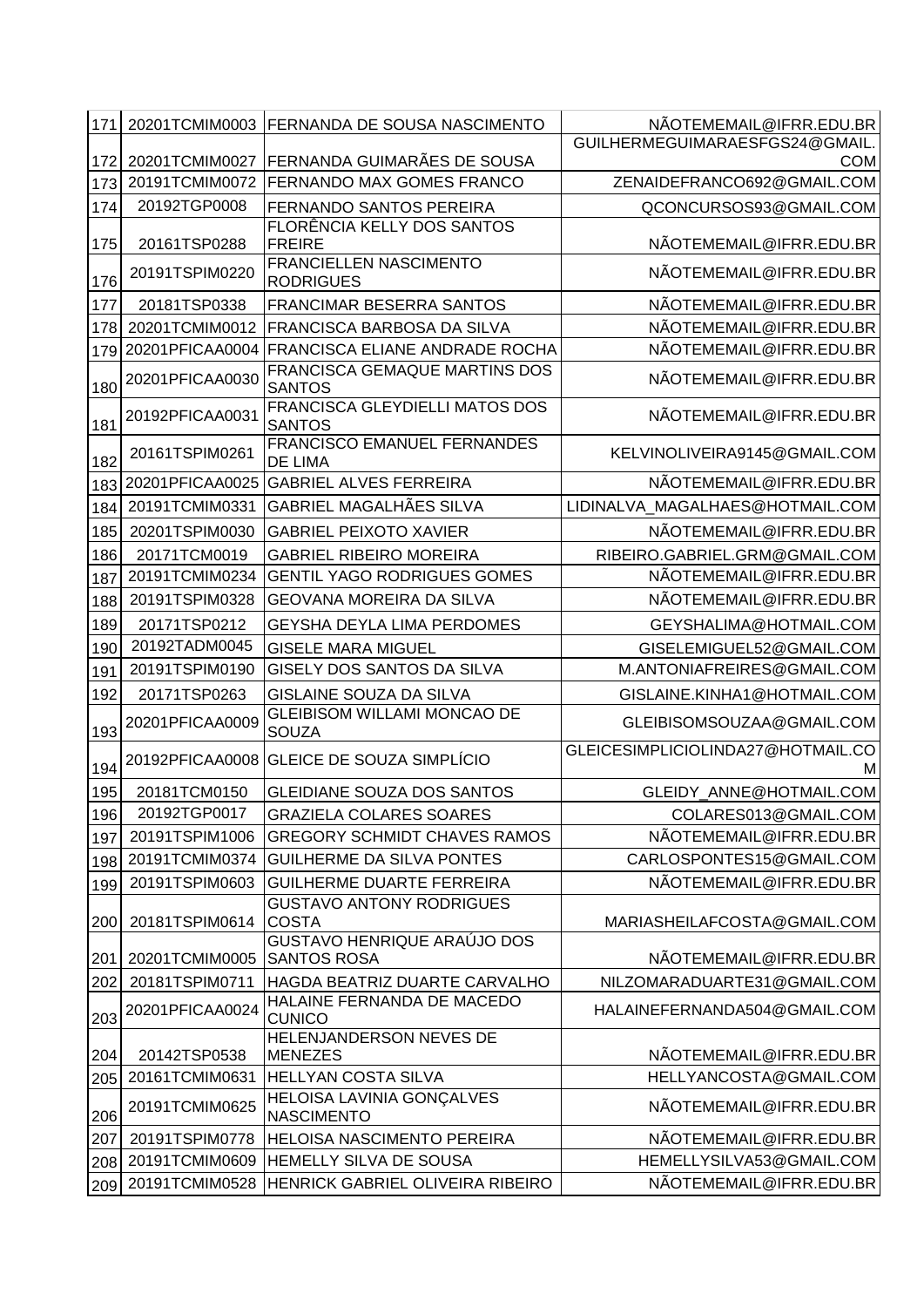| 210 | 20192PFICAA0035    | <b>HENRIQUE LORRAN MENDES DOS</b><br><b>SANTOS</b> | HENRIQUELORRAN666F@GMAIL.COM                 |
|-----|--------------------|----------------------------------------------------|----------------------------------------------|
| 211 | 20191TSPIM0077     | HILLARE BARROS SILVA                               | NÃOTEMEMAIL@IFRR.EDU.BR                      |
| 212 | 20191TSPIM0140     | HILLARY EMILY SOUZA DE LIMA                        | NÃOTEMEMAIL@IFRR.EDU.BR                      |
| 213 | 20192TGP0018       | HILTON JOSÉ PEREIRA DA SILVA                       | HILTNN@GMAIL.COM                             |
| 214 | 20192TADM0011      | HURSSULA RENNA CRUZ OLIVEIRA                       | HURSSULACRUZ@GMAIL.COM                       |
| 215 | 20181TCMIM0105     | IANA BEATRIZ PEREIRA DE ASSIS                      | IANABEATRIZ346@GMAIL.COM                     |
| 216 | 20191TSPIM0301     | <b>IARLLEY SANTOS LIMA</b>                         | NAILLASIDYA@HOTMAIL.COM                      |
| 217 | 20201TSPIM0002     | ÍCARO DE SOUSA OLÍVIO                              | MARIA.2.M.NA@GMAIL.COM                       |
| 218 | 20181TSPIM0436     | ICARO FELIPE BEZERRA DA SILVA                      | FRANCISCADANIELE0795@GMAIL.COM               |
| 219 | 20191TSPIM0506     | ICARO SLEY MOURA DA COSTA                          | SLEY ESLY@HOTMAIL.COM                        |
| 220 | 20201TSPIM0017     | <b>IGOR DA SILVA COSTA</b>                         | NÃOTEMEMAIL@IFRR.EDU.BR                      |
| 221 | 20181TCMIM0040     | <b>INGLIDE JOYSE COSTA FONSECA</b>                 | ENDERSONLIMA74@GMAIL.COM                     |
|     |                    | ISABELA LORRANE AZEVEDO DE                         |                                              |
| 222 | 20191TSPIM0590     | <b>SOUZA</b><br>ISABELA MONARA FERREIRA DO         | ISABELALORRANE10@GMAIL.COM                   |
| 223 | 20181TSPIM0126     | <b>NASCIMENTO</b>                                  | CRUZ_FERREIRA@HOTMAIL.COM                    |
| 224 | 20191TSPIM0530     | ISABELLE COLARES DE LIMA                           | MARASCOLARES@GMAIL.COM                       |
| 225 | 20191TSPIM1014     | <b>ISANNE DA SILVA NASCIMENTO</b><br><b>FRANCO</b> | NÃOTEMEMAIL@IFRR.EDU.BR                      |
|     |                    | <b>ITALO ORION PADILHA PINHEIRO</b>                |                                              |
| 226 | 20191TSPIM0719     | <b>CHAVES</b>                                      | NARACHAVES40@GMAIL.COM                       |
| 227 | 20161TCMIM0135     | IVIS CAROLINA LOURENÇO TORRES                      | NÃOTEMEMAIL@IFRR.EDU.BR                      |
| 228 | 20191TCMIM0218     | <b>IZABELLY MARTINS PERES</b>                      | NÃOTEMEMAIL@IFRR.EDU.BR                      |
| 229 | 20201TSPIM0009     | JAF DE SOUSA LIMA                                  | JAFLIMA123RR@GMAIL.COM                       |
| 230 | 20171TSP0166       | JAILMA DE SOUSA SANTANA                            | JAILMASOUSARR@HOTMAIL.COM                    |
| 231 | 20201TCMIM0021     | <b>JANAINA DA SILVA MAXIMINO</b>                   | JANAINASILVAMAX21@GMAIL.COM                  |
| 232 | 20191TSPIM0174     | JANDERSON SALES BARBOSA                            | JANDERSONSALES@ICLOUD.COM                    |
| 233 | 20192PFICAA0002    | <b>JANICE FRANCISCO DA SILVA</b>                   | JANICESILVAJS84@GMAIL.COM                    |
| 234 | 20201PFICAA0001    | JANYSMARA ALVES FERREIRA                           | JANYSMARAREAL@GMAIL.COM                      |
| 235 | 20181TSP0206       | JAQUELINE MACHADO DE ALMEIDA                       | NÃOTEMEMAIL@IFRR.EDU.BR                      |
|     | 236 20191TCMIM0498 | JENNIFER KAUANE ALVES MOREIRA                      | SIMONESOUZAREI@GMAIL.COM                     |
| 237 | 20161TSPIM0415     | JENNIFFE LUANA NASCIMENTO<br><b>GOMES</b>          | NÃOTEMEMAIL@IFRR.EDU.BR                      |
| 238 | 20191TSPIM0956     | JEOVANA FRANCISCA VITÓRIA DOS<br>SANTOS COSTA      | REVIELLEN.SANTOS@HOTMAIL.COM                 |
| 239 | 20171TSP0034       | <b>JESSICA AMANDA TEIXEIRA LOPES</b>               | TJESSICAAMANDA@GMAIL.COM                     |
| 240 | 20191TCMIM0056     | JHENNYFER CAVALCANTE<br><b>TORQUATO</b>            | NÃOTEMEMAIL@IFRR.EDU.BR                      |
| 241 | 20191TSPIM0786     | JHONATAN CARVALHO LESSA                            | NÃOTEMEMAIL@IFRR.EDU.BR                      |
| 242 | 20201TSPIM0022     | JHONATAS RODRIGUES DA<br><b>CONCEIÇÃO</b>          | JHONATASRODRIGUES.2004@GMAIL.CO<br>M         |
| 243 | 20181TSPIM0398     | JHORDAN SOUZA MERA                                 | NÃOTEMEMAIL@IFRR.EDU.BR                      |
| 244 | 20181TSPIM0509     | JHULLY IZABELY RIBEIRO PINHEIRO                    | JHULLYIZABELYIFRR@GMAIL.COM                  |
| 245 | 20191TCMIM0293     | JOANDERSON MENDES ROCHA                            | NÃOTEMEMAIL@IFRR.EDU.BR                      |
| 246 | 20181TSPIM0134     | JOAO GABRIEL PADILHA PINHEIRO<br><b>CHAVES</b>     | FRANCISCOENARA@HOTMAIL.COM                   |
| 247 | 20191TCMIM0676     | JOÃO JACINTO SARMENTO SILVA                        | NÃOTEMEMAIL@IFRR.EDU.BR                      |
| 248 | 20201TCMIM0006     | JOÃO VICTOR GOMES DA SILVA                         | NÃOTEMEMAIL@IFRR.EDU.BR                      |
| 249 | 20192TADM0043      | JOAO VITOR BARBOSA FERREIRA                        | CONTATOJOAOVITORBARBOSA@GMAIL.<br><b>COM</b> |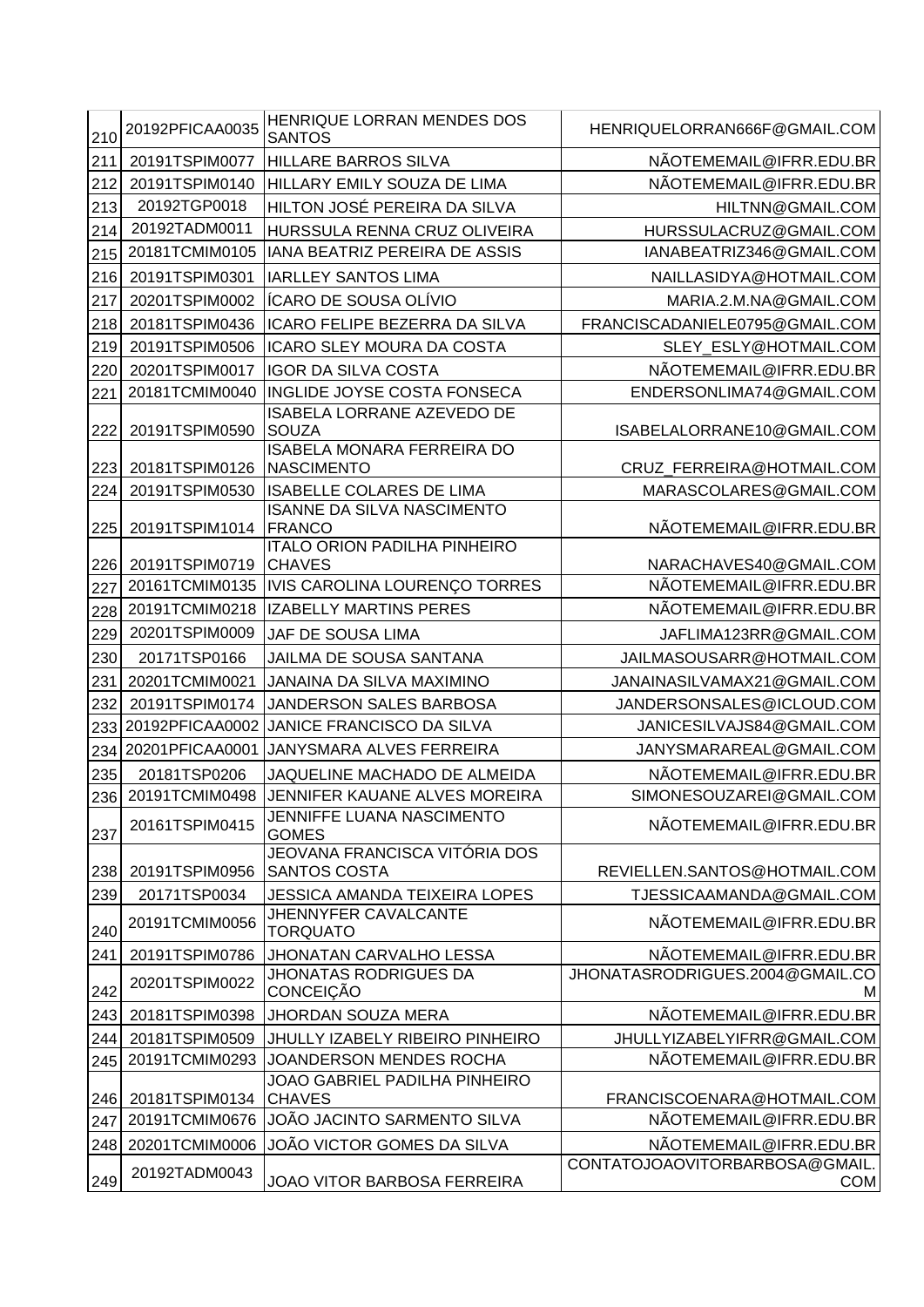| 250        | 20201PFICAA0005                 | JOEL DO ESPIRITO SANTO NUNES                                                      | JOELSANTOS64777@GMAIL.COM                                   |
|------------|---------------------------------|-----------------------------------------------------------------------------------|-------------------------------------------------------------|
| 251        | 20201TSPIM0033                  | JOELE VASCONCELOS DA COSTA                                                        | JOELEVASCONCELOSCME@GMAIL.COM                               |
| 252        | 20192TADM0018                   | JOLLY MAITÊ DE ALBUQUERQUE<br><b>PEREIRA</b>                                      | JOLLYMAITE39@GMAIL.COM                                      |
| 253        | 20192PFICAA0027                 | <b>JONATA RODRIGUES GARCIA</b>                                                    | NÃOTEMEMAIL@IFRR.EDU.BR                                     |
| 254        | 20192TADM0003                   | JORDEANNICY PEREIRA DOS ANJOS                                                     | ANNYDOSANJOS65@GMAIL.COM                                    |
| 255        | 20181TSP0079                    | JORDENICY PEREIRA DOS ANJOS                                                       | PEREIRA020702@GMAIL.COM                                     |
|            | 20161TCMIM0542                  | JOSE AUGUSTO FLORES ISHUIZA                                                       | FRANKPILY@HOTMAIL.COM                                       |
| 256        | 20201PFICAA0008                 | <b>JOSE LUCIO ANDRADE</b>                                                         | JLAHUNTER@HOTMAIL.COM                                       |
| 257        |                                 |                                                                                   |                                                             |
| 258        | 20171TSP0174                    | JOSE NILSON SOARES PEREIRA                                                        | KIABO 23@HOTMAIL.COM                                        |
| 259<br>260 | 20192TADM0034<br>20191TCMIM0536 | JOSÉ RAIMUNDO NOGUEIRA CAMPOS<br>JOSEANNY CHRISTINY BRAGA DO<br><b>NASCIMENTO</b> | JR NOGUEIRA15@HOTMAIL.COM<br>NÃOTEMEMAIL@IFRR.EDU.BR        |
| 261        | 20142TSP0619                    | JOSUÉ ARAÚJO PONTE                                                                | NÃOTEMEMAIL@IFRR.EDU.BR                                     |
| 262        | 20201TSPIM0032                  | JOYCE SANTOS DE LIMA                                                              | JOYCESANTOSDELIMA9@GMAIL.COM                                |
| 263        | 20151TSP0065                    | <b>JOZIEL DE OLIVEIRA MORAES</b>                                                  | JOZIEL.O.MORAES@GMAIL.COM                                   |
|            |                                 |                                                                                   |                                                             |
| 264        | 20171TSP0363<br>20201PFICAA0029 | <b>JUAN KARKLEY CRUZ AMBROSIO</b><br>JUDITE GAMA DOS SANTOS                       | KARLEY.SK8@GMAIL.COM<br>NÃOTEMEMAIL@IFRR.EDU.BR             |
| 265        |                                 |                                                                                   |                                                             |
| 266        | 20191TSPIM0581                  | <b>JULIA DA SILVA NOGUEIRA</b>                                                    | NÃOTEMEMAIL@IFRR.EDU.BR<br>IRISLENESILVADEOLIVEIRA@GMAIL.CO |
| 267        | 20191TSPIM0638                  | <b>JULIA GABRIELLY SILVA PEREIRA</b>                                              | м                                                           |
| 268        | 20171TCM0043                    | JULIANA BEZERRA DA ROCHA                                                          | JULIANAROCHA033@GMAIL.COM                                   |
| 269        | 20191TCMIM0455                  | <b>JULIO CESAR DOS SANTOS SALES</b>                                               | JULIOCESAR123429@GMAIL.COM                                  |
| 270        | 20192TADM0014                   | JULIO PEDROSO DO NASCIMENTO                                                       | JULINHONASCIMENTORR@GMAIL.COM                               |
| 271        | 20191TCMIM0307                  | JULYANA ROBERTA FERNANDES<br><b>MAIA</b>                                          | NÃOTEMEMAIL@IFRR.EDU.BR                                     |
| 272        | 20201TCMIM0020                  | <b>JUREMA DA CRUZ MATIAS</b>                                                      | NÃOTEMEMAIL@IFRR.EDU.BR                                     |
| 273        | 20191TSPIM0450                  | KAILANE SOUSA DE FREITAS                                                          | NÃOTEMEMAIL@IFRR.EDU.BR                                     |
|            |                                 | KAMYLLA VICTORIA CONCEIÇÃO                                                        |                                                             |
| 274        | 20201TCMIM0035                  | MORAIS                                                                            | KAMYLLAVICTORIA@HOTMAIL.COM                                 |
| 275        | 20191TCMIM0641                  | KANANDA RAFAELA MORAIS COSTA                                                      | KANANDARAFAELANOVA@GMAIL.COM                                |
|            | 276 20201 PFICA A0015           | KARINA DA SILVA SILVESTRE                                                         | NÃOTEMEMAIL@IFRR.EDU.BR                                     |
| 277        | 20181TSP0257                    | KATIANA LEITAO DA SILVA                                                           | KATIANAPATRICIO112@GMAIL.COM                                |
| 278        | 20161TCM0246                    | KATTY SUE ELLEM SOUZA MADY                                                        | NÃOTEMEMAIL@IFRR.EDU.BR                                     |
| 279        | 20201TSPIM0024                  | KAUANE BEATRIZ DOURAS BARROS                                                      | DOURASBARROSKAUANEBEATRIZ@GM<br>AIL.COM                     |
| 280        | 20201TCMIM0013                  | <b>KAYLANE SANTOS DE SOUSA</b>                                                    | KAYLANEFORMAL@GMAIL.COM                                     |
| 281        | 20191TCMIM0048                  | <b>KAYLLAN RANGEL DA SILVA</b>                                                    | NÃOTEMEMAIL@IFRR.EDU.BR                                     |
| 282        | 20181TSPIM0010                  | <b>KAYLLANE DE SOUSA SANTOS</b>                                                   | LUZIAMELO367@GMAIL.COM                                      |
| 283        | 20191TCMIM0285                  | KAYLLANE KAYSSA CORREA DA<br><b>SILVA</b>                                         | KAYLLANEKAYSSA@GMAIL.COM                                    |
| 284        | 20191TSPIM0115                  | KELLI MONIC DOS SANTOS SOUSA                                                      | MONICKELLY123@GMAIL.COM                                     |
| 285        | 20201PFICAA0035                 | KELLY LUZIA CARNEIRO CUNHA                                                        | KELLYNHA.CUNHA.50@GMAIL.COM                                 |
| 286        | 20201PFICAA0012                 | KELLY SILVA (KELLY SILVA)                                                         | NÃOTEMEMAIL@IFRR.EDU.BR                                     |
| 287        | 20191TSPIM0468                  | <b>KELSON VITOR UCHOA NASCIMENTO</b>                                              | NÃOTEMEMAIL@IFRR.EDU.BR                                     |
| 288        | 20181TCMIM0350                  | <b>KELVEN BISPO DA SILVA</b>                                                      | GLORISSMARMARQUES55@GMAIL.COM                               |
| 289        | 20191TSPIM0476                  | KEMILY OLIVEIRA BARROSO                                                           | CORES.CBVZO@IFRR.EDU.BR                                     |
| 290        | 20192TADM0022                   | KEVIN MATHEUS SILVA DE SOUZA                                                      | NIVEKSUETAM17@GMAIL.COM                                     |
| 291        | 20191TSPIM0182                  | KMILY VITÓRIA GALVÃO BARROSO                                                      | NÃOTEMEMAIL@IFRR.EDU.BR                                     |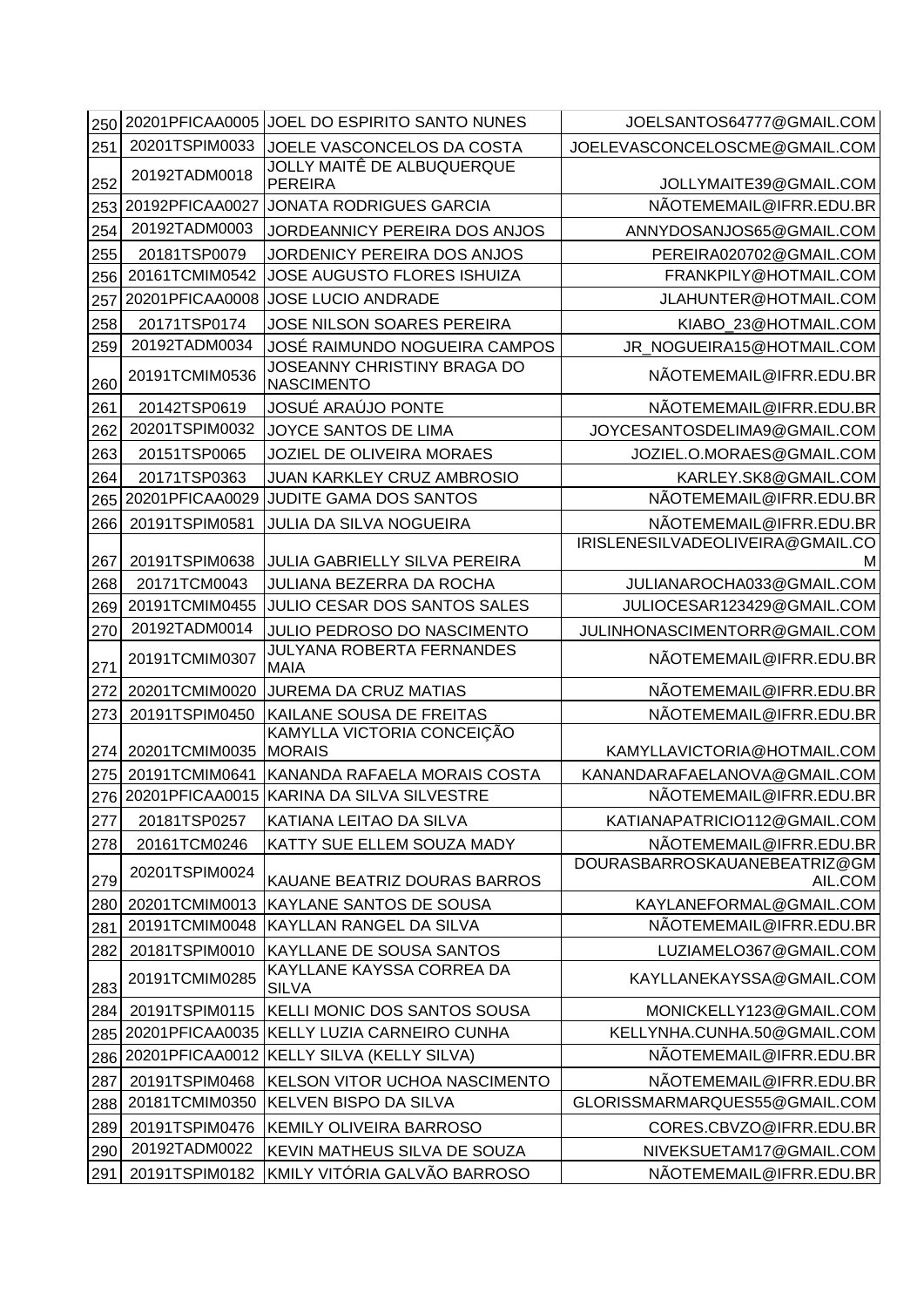| 292 | 20201TSPIM0028                 | KRISLAYNNE NASCIMENTO LIMA                    | KRISLAYNNENASCIMENTO.10@GMAIL.C<br>OM                    |
|-----|--------------------------------|-----------------------------------------------|----------------------------------------------------------|
| 293 | 20201TSPIM0007                 | LABELLE ROLAND FERREIRA SILVA                 | ROLANDSERVICOPUBLICO1@GMAIL.CO<br>м                      |
| 294 | 20201TCMIM0010                 | LÁISLA FÍMBERLY MARTINS SILVA                 | NÃOTEMEMAIL@IFRR.EDU.BR                                  |
| 295 | 20181TSPIM0312                 | LAISLA SANTANA DE OLIVEIRA                    | LEIDESANTANA1985@HOTMAIL.COM                             |
| 296 | 20172TSP0380                   | LANESSA LIMA DOS SANTOS                       | NÃOTEMEMAIL@IFRR.EDU.BR                                  |
| 297 | 20191TSPIM0972                 | LARA LEÃO FEITOZA                             | NÃOTEMEMAIL@IFRR.EDU.BR                                  |
| 298 | 20201PFICAA0019                | LARISSA DE PAULA DA SILVA SOARES              | NÃOTEMEMAIL@IFRR.EDU.BR                                  |
| 299 | 20191TCMIM0013                 | LARISSA DINIZ DE OLIVEIRA                     | NÃOTEMEMAIL@IFRR.EDU.BR                                  |
| 300 | 20181TSP0109                   | <b>LARISSA PATRICIO MENDES</b>                | LARISSAMENDES15@LIVE.COM                                 |
| 301 | 20201TCMIM0002                 | LÁVIO BRENO QUEIROZ DE CASTRO                 | NÃOTEMEMAIL@IFRR.EDU.BR                                  |
| 302 | 20192PFICAA0033                | LAYDY LAURA ANDRADE MIRANDA                   | NÃOTEMEMAIL@IFRR.EDU.BR                                  |
| 303 | 20201TSPIM0004                 | LAYSLA KALINY MARTINS CHAVES                  | LAYSLAKALINYCHAVESMARTINS@HOTM<br>AIL.COM                |
| 304 | 20181TSPIM0622                 | LEANDRO BRUNO LIMA AZEVEDO                    | LEANDROBRUNO321123@GMAIL.COM                             |
| 305 | 20161TSPIM0881                 | LEANDRO MARQUES FERREIRA                      | LEANDROMARQUESF@GMAIL.COM                                |
| 306 | 20181TSPIM0339                 | LEICIANE SOUSA DAMASCENA                      | LEILIANE_SOUZA2@HOTMAIL.COM                              |
| 307 | 20192TADM0038                  | LENILSON DA SILVA DUARTE                      | LENILSONDUARTE1@GMAIL.COM                                |
| 308 | 20192TADM0039                  | LEONARDO GOMES RODRIGUES                      | LEOGRODRIGUES2016@GMAIL.COM                              |
| 309 | 20191TSPIM0441                 | LETICIA MOREIRA DA COSTA                      | NÃOTEMEMAIL@IFRR.EDU.BR                                  |
| 310 | 20181TSPIM0690                 | LETICIA SILVA DE SOUZA                        | FRANCY.PAZ@HOTMAIL.COM                                   |
| 311 | 20192PFICAA0001                | LÍDIA MARIA FREDERICO                         | NÃOTEMEMAIL@IFRR.EDU.BR                                  |
| 312 | 20201TSPIM0023                 | LIGIA HELENA DUARTE BEZERRA                   | LIHDUARTT2815@GMAIL.COM                                  |
| 313 | 20192TGP0014                   | LILIA MILENA DE MENDONÇA SILVA                | LILIAMILENA2016@OUTLOOK.COM                              |
| 314 | 20191TCMIM0030                 | LILIAN KELLEN MAGALHÃES DA<br><b>COSTA</b>    | LILIANKELLENMAGALHAESDACOSTA@G<br>MAIL.COM               |
| 315 | 20192PFICAA0003                | <b>LILIANE PINTO MATOS</b>                    | NÃOTEMEMAIL@IFRR.EDU.BR                                  |
|     |                                | LÍVIA ISABELE VITÓRIA                         |                                                          |
| 316 | 20201TCMIM0026                 | VASCONCELLOS FARIAS                           | LVASCONCELLOS911@GMAIL.COM                               |
| 317 | 20191TCMIM0250                 | LIVIA VITORIA SILVA DE MENDONÇA               | NÃOTEMEMAIL@IFRR.EDU.BR                                  |
| 318 | 20181TSPIM0703                 | LOHANA SOUZA GALVÃO                           | NÃOTEMEMAIL@IFRR.EDU.BR                                  |
| 319 | 20161TSPIM0504                 | LOHANY DA SILVA NASCIMENTO                    | NÃOTEMEMAIL@IFRR.EDU.BR                                  |
| 320 | 20191TSPIM0611                 | LORRANE DE PAIVA ARAUJO                       | ANNYBVARAUJO@GMAIL.COM                                   |
| 321 | 20191TSPIM0905                 | <b>LORRANY GOMES MEDEIROS</b>                 | ROSINEIDEGOMES-2013@HOTMAIL.COM                          |
| 322 | 20192TGP0035                   | LUAN GEMAQUE DOS SANTOS                       | LUANGEMAQUE@GMAIL.COM                                    |
| 323 | 20191TSPIM0760                 | LUCAS DE SOUSA LEAL                           | LEAL6098@GMAIL.COM                                       |
| 324 | 20191TSPIM0433                 | LUCAS DOS SANTOS RODRIGUES                    | VIVIANCOLARESS@GMAIL.COM                                 |
| 325 | 20191TSPIM1065                 | <b>LUCAS SANTOS RAMALHO</b>                   | EDNAIR RAMALHO@HOTMAIL.COM                               |
| 326 | 20161TSP0164                   | LUCIANA DA SILVA MOTA                         | LUMOTARR@HOTMAIL.COM                                     |
| 327 | 20171TCM0175                   | LUCIANA RODRIGUES DE ARAUJO                   | LUCIANA.RODRIGUEZ.ARAUJO@GMAIL.C<br>OM                   |
| 328 | 20191TCMIM0102                 | LUCIANO DOS SANTOS NASCIMENTO                 | LUC349977@GMAIL.COM                                      |
| 329 | 20201PFICAA0032                | LUCINEIDE GONÇALVES DE OLIVEIRA               | NÃOTEMEMAIL@IFRR.EDU.BR                                  |
| 330 | 20201TCMIM0001                 | LUDIMYLLA SANTANA LIMA                        | LUDIMYLLASANTANA0@GMAIL.COM                              |
|     |                                | LUIS CARLOS WINK AMBRÓSIO                     |                                                          |
| 331 | 20172TSP0410<br>20191TCMIM0137 | <b>MALHEIRO</b><br>LUIS FELIPE FERREIRA KLEIN | LUIS.CARLOS.WINK@GMAIL.COM<br>ALDERLYMARANATHA@GMAIL.COM |
| 332 |                                |                                               |                                                          |
| 333 | 20191TCMIM0722                 | <b>LUIZ MARIO SILVA</b>                       | DANISEPAS.27@GMAIL.COM                                   |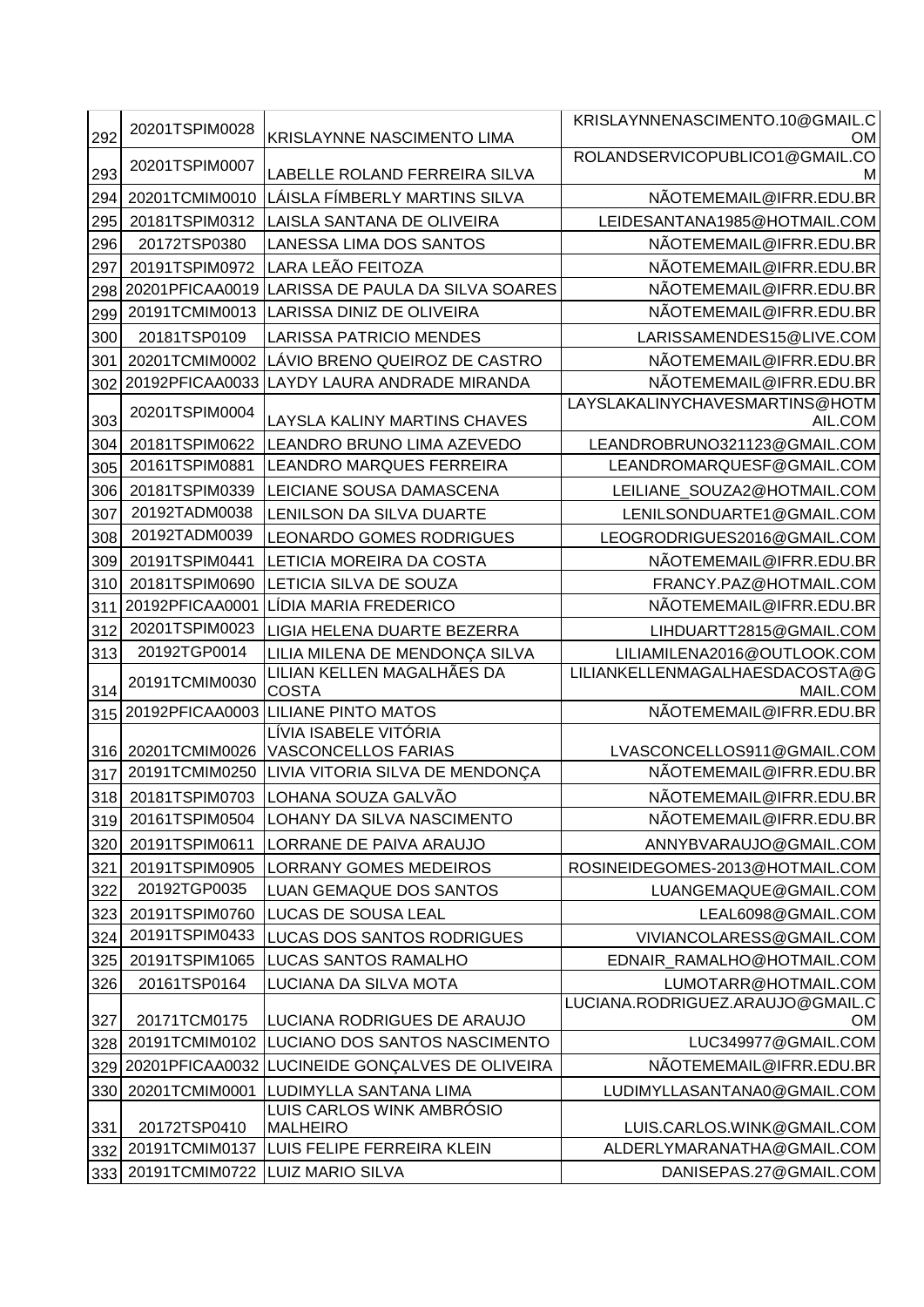| 334 | 20181TCMIM0326  | LUIZA DA SILVA SILVA                              | NÃOTEMEMAIL@IFRR.EDU.BR                                   |
|-----|-----------------|---------------------------------------------------|-----------------------------------------------------------|
| 335 | 20201PFICAA0026 | MAGDA MEIRELES MAGALHÃES DE<br><b>OLIVEIRA</b>    | MAGMEIRELLES2@GMAIL.COM                                   |
| 336 | 20181TSPIM0355  | MAIARICY PEREIRA DOS ANJOS                        | PEREIRA020702@GMAIL.COM                                   |
| 337 | 20181TSPIM0142  | MAIRLA FERNANDES SILVA                            | SILVAMAYRLA484@GMAIL.COM                                  |
| 338 | 20191TSPIM1030  | MARCELO HENRIQUE DA SILVA SILVA                   | MCPEROBINBR@GMAIL.COM                                     |
| 339 | 20192TGP0026    | <b>MARCIO SENA TEIXEIRA</b>                       | MARCIO.SENA@UFRR.BR                                       |
| 340 | 20192TGP0030    | MARCOS ANTÔNIO RIBEIRO DE<br><b>SOUZA</b>         | MARCOS.1683@GMAIL.COM                                     |
| 341 | 20191TCMIM0382  | <b>MARCOS DAVI OLIVEIRA RODRIGUES</b>             | KELLYRIBEIRORODRIGUES@HOTMAIL.C<br><b>OM</b>              |
| 342 | 20161TSP0016    | <b>MARCOS DOS SANTOS POVES</b>                    | MARCOS.POVES.MP@GMAIL.COM                                 |
| 343 | 20191TCMIM0595  | <b>MARCOS VINICIUS SILVA SANTOS</b>               | EVA_ANJINHA@HOTMAIL.COM                                   |
| 344 | 20192PFICAA0026 | <b>MARIA ALICE MACEDO TORRES</b>                  | NÃOTEMEMAIL@IFRR.EDU.BR                                   |
| 345 | 20192TGP0032    | MARIA DAS NEVES PEREIRA DA SILVA                  | MARIALILIAN81239253@GMAIL.COM                             |
| 346 | 20191TCMIM0501  | MARIA DE JESUS SOUZA DE<br><b>MEDEIROS</b>        | NÃOTEMEMAIL@IFRR.EDU.BR                                   |
| 347 | 20171TSP0077    | MARIA DO SOCORRO PEREIRA DA<br><b>SILVA</b>       | NÃOTEMEMAIL@IFRR.EDU.BR                                   |
| 348 | 20192TGP0025    | MARIA DO SOCORRO SOUSA GOMES                      | MARIAGS2016@GMAIL.COM                                     |
| 349 | 20201TCMIM0037  | MARIA EDUARDA ARAÚJO FRANCO                       | MARIAARAUJOFRANCO2005@GMAIL.CO<br>M                       |
| 350 | 20191TCMIM0668  | MARIA EDUARDA DE SOUSA CUNHA                      | NÃOTEMEMAIL@IFRR.EDU.BR                                   |
| 351 | 20181TSPIM0479  | <b>MARIA EDUARDA TAVARES CHAVES</b>               | NÃOTEMEMAIL@IFRR.EDU.BR                                   |
| 352 | 20151TSP0219    | MARIA ELEANJA FERREIRA DA SILVA                   | NÃOTEMEMAIL@IFRR.EDU.BR                                   |
| 353 | 20181TSPIM0630  | MARIA GABRIELLA PIRES MONTEIRO<br>DE CARVALHO     | GABRIELLA12PIRES@HOTMAIL.COM                              |
| 354 | 20192PFICAA0030 | MARIA HELENA BRITO GONÇALVES                      | NÃOTEMEMAIL@IFRR.EDU.BR                                   |
| 355 | 20181TCMIM0423  | MARIA LUCYANA DE ARAUJO LEAL                      | LUCYANALEAL7006@GMAIL.COM                                 |
|     |                 |                                                   | MARIAPRODRIGUESSILVA977@GMAIL.C                           |
| 356 | 20181TSPIM0150  | MARIA PAULA RODRIGUES DA SILVA                    | <b>OM</b>                                                 |
| 357 | 20161TSP0105    | MARIA RUTE COELHO PENHA                           | NÃOTEMEMAIL@IFRR.EDU.BR<br>MARIANACAVALCANTE1310@GMAIL.CO |
|     |                 | 358   20191TSPIM1022   MARIANA CAVALCANTE SANTANA | M                                                         |
| 359 | 20181TSPIM0401  | MARIANA OHANA BATISTA DE SOUZA                    | NÃOTEMEMAIL@IFRR.EDU.BR                                   |
| 360 | 20201TSPIM0015  | MARIANA PORTELA DOS SANTOS                        | PORTELAMARIANA652@GMAIL.COM                               |
| 361 | 20181TCMIM0237  | <b>MARIANY GOMES JONAS</b>                        | ANADILA10@OUTLOOK.COM                                     |
| 362 | 20192TADM0026   | <b>MARILIA MESQUITA DOS SANTOS</b>                | MMLUCYMARIA16@GMAIL.COM                                   |
| 363 | 20171TCM0108    | <b>MARLEIA FERREIRA MESQUITA</b>                  | MARLEIAFERREIRRA@GEMEIL.COM                               |
| 364 | 20171TCM0086    | MARLENE DO NASCIMENTO SOUSA                       | MARLENESOUSA2010@HOTMAIL.COM                              |
| 365 | 20161TSP0261    | MARLISANGELA SANTOS DE<br><b>MENEZES</b>          | NÃOTEMEMAIL@IFRR.EDU.BR                                   |
| 366 | 20161TCMIM0453  | MARTA SUELI DAS CHAGAS PEREIRA                    | MARTA SUELY@HOTMAIL.COM                                   |
| 367 | 20191TSPIM0662  | MATEUS FERREIRA DA SILVA                          | NÃOTEMEMAIL@IFRR.EDU.BR                                   |
| 368 | 20191TCMIM0170  | MATEUS PEREIRA DOS SANTOS<br><b>JÚNIOR</b>        | NÃOTEMEMAIL@IFRR.EDU.BR                                   |
| 369 | 20161TSPIM0296  | <b>MATHEUS DA SILVA NASCIMENTO</b>                | NÃOTEMEMAIL@IFRR.EDU.BR                                   |
| 370 | 20201TCMIM0025  | MATHEUS MONTEIRO DE CARVALHO                      | MONTEIRODECARVALHO@GMAIL.COM                              |
| 371 | 20201TCMIM0029  | MATTHEU'S COUTINHO VIANA DA<br><b>SILVA</b>       | MATIASCOUTINHOVIAN@GMAIL.COM                              |
| 372 | 20201TCMIM0017  | <b>MAYANARA DA SILVA RODRIGUES</b>                | MAYARODRIGUES129@GMAIL.COM                                |
|     |                 |                                                   |                                                           |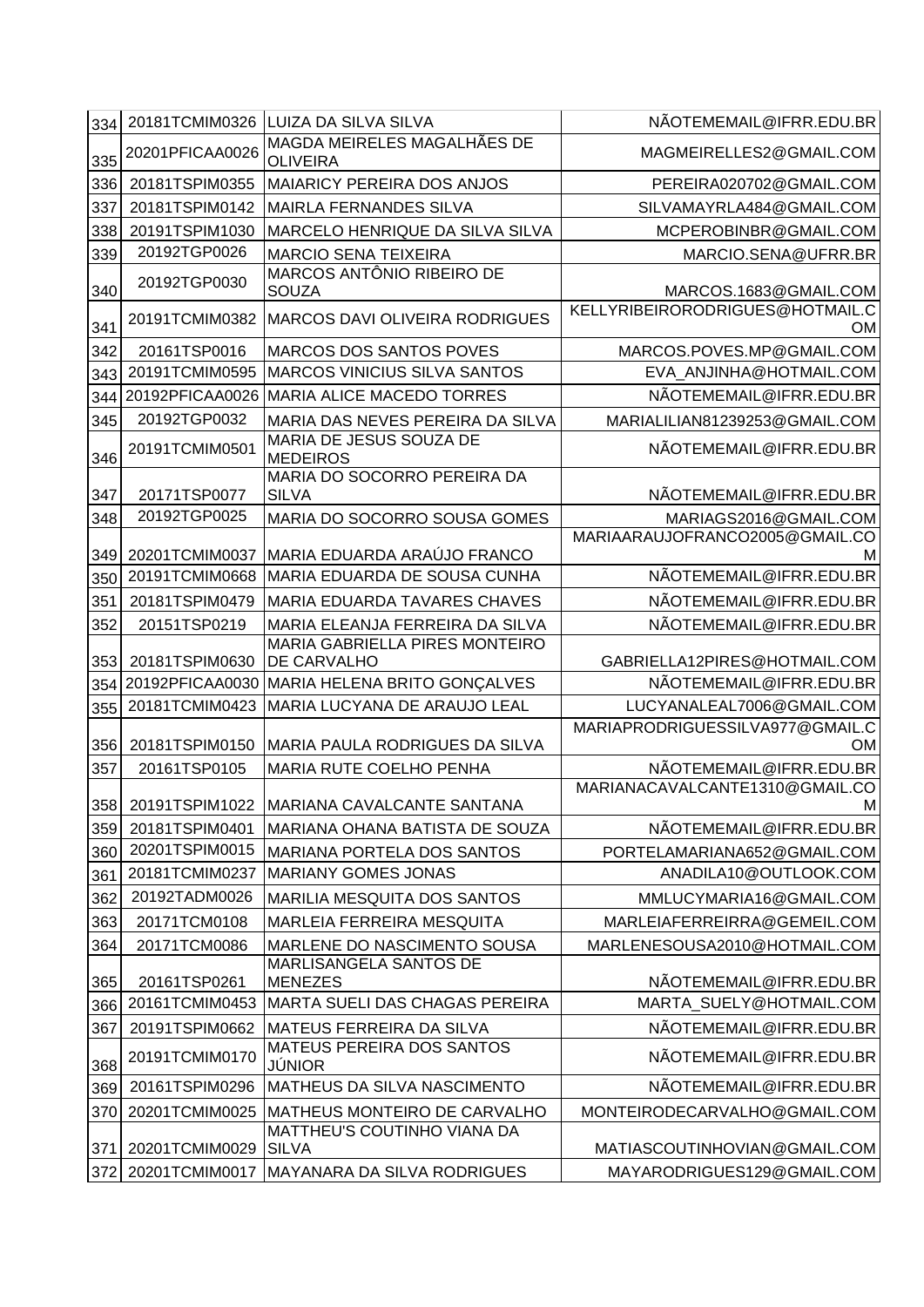|     |                                 | <b>MAYRA GLEICIANE MENDES</b>                     |                                                 |
|-----|---------------------------------|---------------------------------------------------|-------------------------------------------------|
| 373 | 20161TCM0068                    | <b>GIMAQUE</b>                                    | MAYRAGLEICIANE1992@GMAIL.COM                    |
| 374 | 20191TCMIM0161                  | <b>MICHAEL DA SILVA XAVIER</b>                    | HEULENNÃOTEMEMAIL@IFRR.EDU.BR5<br>@HOTMAIL.COM  |
| 375 | 20201TSPIM0035                  | MICHELY LOPES BATISTA DE SOUSA                    | NÃOTEMEMAIL@IFRR.EDU.BR                         |
| 376 | 20192PFICAA0024                 | MIKAELLY GOMES PEIXOTO                            | MIKAELLY.GOMES@R7.COM                           |
| 377 | 20201TCMIM0016                  | <b>MIKAIO DOS SANTOS MARTIL</b>                   | MYKAYODOSANTOMARTIL@GMAIL.COM                   |
| 378 | 20181TCMIM0059                  | <b>MILENA RAMALHO SILVA</b>                       | MILENASILVA321010@GMAIL.COM                     |
| 379 | 20191TCMIM0439                  | MILTA ESTEFANY MACEDO TORRES                      | NÃOTEMEMAIL@IFRR.EDU.BR                         |
| 380 | 20171TCM0011                    | MINEIA DE SOUZA CAMELO<br><b>GASPARINO</b>        | MGASPARINO2015@GMAIL.COM                        |
| 381 | 20172TSP0398                    | MIQUEIAS LIMA DE SOUSA                            | NÃOTEMEMAIL@IFRR.EDU.BR                         |
| 382 | 20192TGP0009                    | MIRIAN LOPES DE SOUZA                             | MIRIANLOPES728@GMAIL.COM                        |
| 383 | 20192TGP0015                    | MIRIAN SUZANA PEREIRA LIMA                        | MIRIANSUZANAPEREIRALIMA@GMAIL.C<br>OM           |
| 384 | 20161TSP0130                    | MONICA MEIRELES DE OLIVEIRA                       | NÃOTEMEMAIL@IFRR.EDU.BR                         |
|     |                                 | MURILO VINICIUS RODRIGUES                         |                                                 |
| 385 | 20181TSPIM0177                  | <b>FREITAS</b>                                    | LEDAFREITAS37@GMAIL.COM                         |
| 386 | 20172TSP0231<br>20201PFICAA0013 | NAGILA MARIA SILVA SANTOS<br>NAIELLEN BENTO SILVA | NÃOTEMEMAIL@IFRR.EDU.BR<br>NAIELLEN91@GMAIL.COM |
| 387 |                                 | <b>NARLISSON WILSON DO</b>                        |                                                 |
| 388 | 20192PFICAA0014                 | <b>NASCIMENTO</b>                                 | NARLISSON4015@GMAIL.COM                         |
| 389 | 20191TCMIM0366                  | NATAL FERREIRA DA CRUZ JUNIOR                     | NÃOTEMEMAIL@IFRR.EDU.BR                         |
| 390 | 20191TSPIM0549                  | <b>NATALIA RODRIGUES</b>                          | NÃOTEMEMAIL@IFRR.EDU.BR                         |
| 391 | 20191TSPIM0700                  | NATHALIA EMILLY GALVÃO BARROS                     | NATHALIAEMILLY8134@GMAIL.COM                    |
| 392 | 20171TCM0264                    | NATHALLY DE AMORIM FERNANDES                      | NATHALLYAMORIM98@GMAIL.COM                      |
| 393 | 20161TSPIM0806                  | NAYANE SILVA ROCHA                                | NÃOTEMEMAIL@IFRR.EDU.BR                         |
| 394 | 20181TSP0354                    | <b>NELSON DOS SANTOS</b>                          | NELSONPQD92@GMAIL.COM                           |
| 395 | 20181TSPIM0169                  | NICOLE SALGADO COSTA                              | MOISESCOSTASANTOS@BOL.COM.BR                    |
| 396 | 20191TSPIM0166                  | NICOLI YASMIN SOUZA DOS SANTOS                    | ADOROTEUVIEIRA@BOL.COM.BR                       |
| 397 | 20201PFICAA0021                 | <b>NOEMY BENTO SILVA</b>                          | NOEMY99NOEMY@GMAIL.COM                          |
|     | 398 20181TSPIM0673              | ODACI DE JESUS AGUIAR SEGUNDO                     | ANANDARAIZA@HOTMAIL.COM                         |
|     |                                 | 399 20201 PFICAA0002 OLINDA PEREIRA DE SOUZA      | OLINDAFEITOZA@GMAIL.COM                         |
| 400 | 20161TSP0180                    | OSILENE SOUZA DE ALMEIDA                          | NÃOTEMEMAIL@IFRR.EDU.BR                         |
| 401 | 20192TGP0001                    | <b>OSMAN JHONNATHAN PEREZ</b><br><b>BOLANOS</b>   | OSMAN.JHONNATHAN.PEREZ.B@GMAIL.<br><b>COM</b>   |
| 402 | 20191TSPIM0794                  | PABLO RYAN GUIMARÃES BARBOSA                      | ROTE20050609@GMAIL.COM                          |
| 403 | 20191TSPIM0093                  | PAILA ALMEIDA RIBEIRO                             | NÃOTEMEMAIL@IFRR.EDU.BR                         |
| 404 | 20201TCMIM0009                  | PAULO DA SILVA DANTAS                             | PAULODASILVADANTAS05@GMAIL.COM                  |
| 405 | 20201TSPIM0029                  | PAULO HENRIQUE FRASÃO MODESTO                     | NÃOTEMEMAIL@IFRR.EDU.BR                         |
| 406 | 20191TSPIM0344                  | PEDRO FILIPE SILVA ZOZIMO                         | ERZOZIMO@HOTMAIL.COM                            |
| 407 | 20181TSPIM0576                  | PEDRO HENRIQUE PRESTES DA<br><b>SILVA</b>         | PROBERTOSANTTANA@GMAIL.COM                      |
| 408 | 20181TSPIM0240                  | PEDRO LUCAS COSTA MENEZES                         | SPEDROSILVA1@BOL.COM.BR                         |
| 409 | 20192TADM0007                   | PEDRO LUIZ GONZAGA GAMEIRO DA<br><b>SILVA</b>     | PEDROLUIZ.GG@GMAIL.COM                          |
| 410 | 20201PFICAA0003                 | <b>PERLA SOUSA</b>                                | EDUARDOLIMA001@GMAIL.COM                        |
| 411 | 20181TSPIM0525                  | RAFAEL LEITE CAMPOS                               | LEITECAMPOSRAFAEL13@GMAIL.COM                   |
| 412 | 20181TCMIM0407                  | RAFAEL OLIVEIRA GONÇALVES<br><b>PEREIRA</b>       | SAND.OLIVEIRA28@HOTMAIL.COM                     |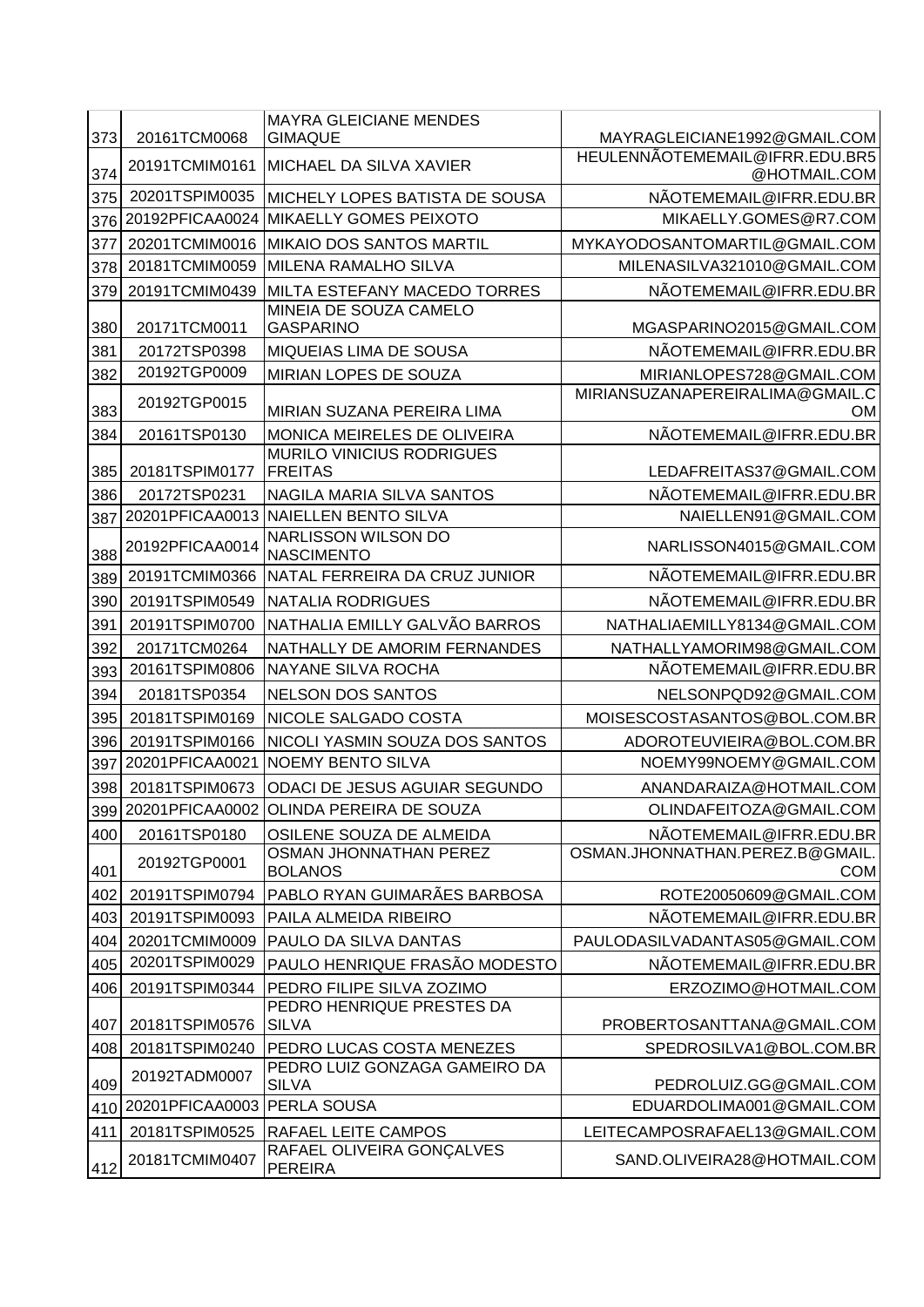| 413 | 20181TSPIM0193  | RAIANE CRISTINA ARAUJO MALUF                       | FABIOLLAMURIAH@GMAIL.COM       |
|-----|-----------------|----------------------------------------------------|--------------------------------|
| 414 | 20151TSP0120    | RAILSON SANTOS MEDEIROS                            | NÃOTEMEMAIL@IFRR.EDU.BR        |
| 415 | 20192PFICAA0034 | RAIMUNDA FERREIRA SOARES                           | NÃOTEMEMAIL@IFRR.EDU.BR        |
| 416 | 20201TSPIM0026  | RAIONARA DOS SANTOS SOUSA                          | NÃOTEMEMAIL@IFRR.EDU.BR        |
| 417 | 20161TCM0165    | RAMILDA COSTA DA SILVA                             | NÃOTEMEMAIL@IFRR.EDU.BR        |
| 418 | 20171TCM0094    | RAYANE BATISTA SANTOS                              | RAYANESANTOS201662@GMAIL.COM   |
| 419 | 20181TCMIM0253  | RAYRA LUIZA RIBEIRO PEREIRA                        | RADOPPER@GMAIL.COM             |
| 420 | 20201TSPIM0001  | RAYSSA LIMA OLIVEIRA                               | MARIA.2.M.NA@GMAIL.COM         |
| 421 | 20181TCMIM0202  | REHSSON LEANDRO SANTOS<br><b>COUTINHO</b>          | GIGIREHSSON@HOTMAIL.COM        |
| 422 | 20161TCM0220    | REIVELLY ALVES DE OLIVEIRA                         | REIVELLYADORAPOSO@GMAIL.COM    |
| 423 | 20192TADM0008   | REJANE SANTIAGO MAGALHAES                          | JANNEMAGALHAES01@GMAIL.COM     |
| 424 | 20192PFICAA0019 | REJANE SILVA PEREIRA                               | REJANESILVA.85@GMAIL.COM       |
| 425 | 20201TCMIM0004  | RENAN DE ARAUJO AGUIAR                             | RENANAAGUIAR02@GMAIL.COM       |
| 426 | 20191TSPIM0034  | RENAN PEREIRA DE SOUSA                             | NÃOTEMEMAIL@IFRR.EDU.BR        |
| 427 | 20191TSPIM0069  | RENATA NATALHA PATRICIO<br><b>BARRETO VENÂNCIO</b> | ROSANGELAVF32@GMAIL.COM        |
| 428 | 20191TSPIM0379  | RHADIJA GOMES DA SILVA                             | NÃOTEMEMAIL@IFRR.EDU.BR        |
|     |                 | RHANNA CHRYSTÉFANNY NEVES                          |                                |
| 429 | 20181TSP0133    | <b>LOPES</b>                                       | RHANNA.CHRYSNEVES@GMAIL.COM    |
| 430 | 20181TSPIM0207  | RIAN OLIVEIRA DO NASCIMENTO                        | BRIANOLIVER014@GMAIL.COM       |
|     |                 | RICARDO BILLY CARVALHO DE                          |                                |
| 431 | 20181TSPIM0657  | <b>OLIVEIRA</b>                                    | NÃOTEMEMAIL@IFRR.EDU.BR        |
| 432 | 20191TSPIM0522  | RICARDO RODRIGUES DOS SANTOS                       | RICARDOMASTER.3112@GMAIL.COM   |
| 433 | 20201TCMIM0033  | RICHARDSON KAEL N. DOS SANTOS                      | KAELNASCIMENTO1007@GMAIL.COM   |
| 434 | 20192TGP0005    | ROBERTO RODRIGUES MORAIS                           | BBETOMORAIS@GMAIL.COM          |
| 435 | 20181TSPIM0517  | RODRIGO CASTRO DE AZEVEDO                          | MARILDA_CASTRO7@HOTMAIL.COM    |
| 436 | 20191TCMIM0447  | RONAIZA LIMA DA SILVA                              | RONAIZALIMAIFRR@GMAIL.COM      |
| 437 | 20142TSP0201    | RONIEL FERNANDES SILVA                             | NÃOTEMEMAIL@IFRR.EDU.BR        |
| 438 | 20201PFICAA0034 | RONY KELVEN NETTO BATISTA                          | NÃOTEMEMAIL@IFRR.EDU.BR        |
| 439 | 20161TSP0199    | ROSA AMELIA PEREIRA DA SILVA                       | NÃOTEMEMAIL@IFRR.EDU.BR        |
| 440 | 20172TSP0177    | ROSA NICOLY CONCEIÇÃO PESSOA                       | ROSANICOLY15@GMAIL.COM         |
| 441 | 20191TSPIM0255  | ROSANA DE JESUS SILVA                              | RJSIIILVA@GMAIL.COM            |
| 442 | 20172TSP0070    | ROSIMAR BARROZO BRAGA PENHA                        | NÃOTEMEMAIL@IFRR.EDU.BR        |
| 443 | 20192PFICAA0015 | <b>ROSIMEIRE SILVA SOARES</b>                      | NÃOTEMEMAIL@IFRR.EDU.BR        |
| 444 | 20192TADM0005   | RUGRISON CARDOSO VIEIRA                            | DIACONORUGRISON@GMAIL.COM      |
| 445 | 20191TCMIM0358  | <b>SABRINA BARROS LIMA</b>                         | NÃOTEMEMAIL@IFRR.EDU.BR        |
| 446 | 20161TSP0032    | SABRINA COSTA DOS SANTOS                           | NÃOTEMEMAIL@IFRR.EDU.BR        |
| 447 | 20201TSPIM0027  | SAMARA SILVA SANTOS                                | NÃOTEMEMAIL@IFRR.EDU.BR        |
| 448 | 20191TCMIM0315  | SÂMIA THAMIRES DOS S. ARAÚJO                       | NÃOTEMEMAIL@IFRR.EDU.BR        |
| 449 | 20201TCMIM0028  | SAMUEL MACHADO DOS REIS                            | NÃOTEMEMAIL@IFRR.EDU.BR        |
| 450 | 20181TCMIM0377  | SANDRO WEBER SILVA GOMES                           | DEPAULA295@YAHOO.COM.BR        |
| 451 | 20181TCM0029    | SANDY BALBINOT ALMEIDA                             | SANDYBALBINOTALMEIDA@GMAIL.COM |
| 452 | 20201TCMIM0038  | SARAH LYSSA SOUZA DE ASEVEDO                       | GLAUCIANENATURACNO@ICLOUD.COM  |
| 453 | 20181TSPIM0487  | SARAH RODRIGUES DOS SANTOS                         | VIVIANCOLARESS@GMAIL.COM       |
| 454 | 20181TSPIM0231  | SHAKIRA PAMELA TAVARES DE LIMA                     | SHAKIRAPAMELA846@GMAIL.COM     |
| 455 | 20171TSP0158    | SILVIANE MELO DE SOUZA                             | SILLVIANY_MORAIS@HOTMAIL.COM   |
| 456 | 20192TADM0024   | SILVIO DO NASCIMENTO MOURA                         | SILVIO.MOURA042@GMAIL.COM      |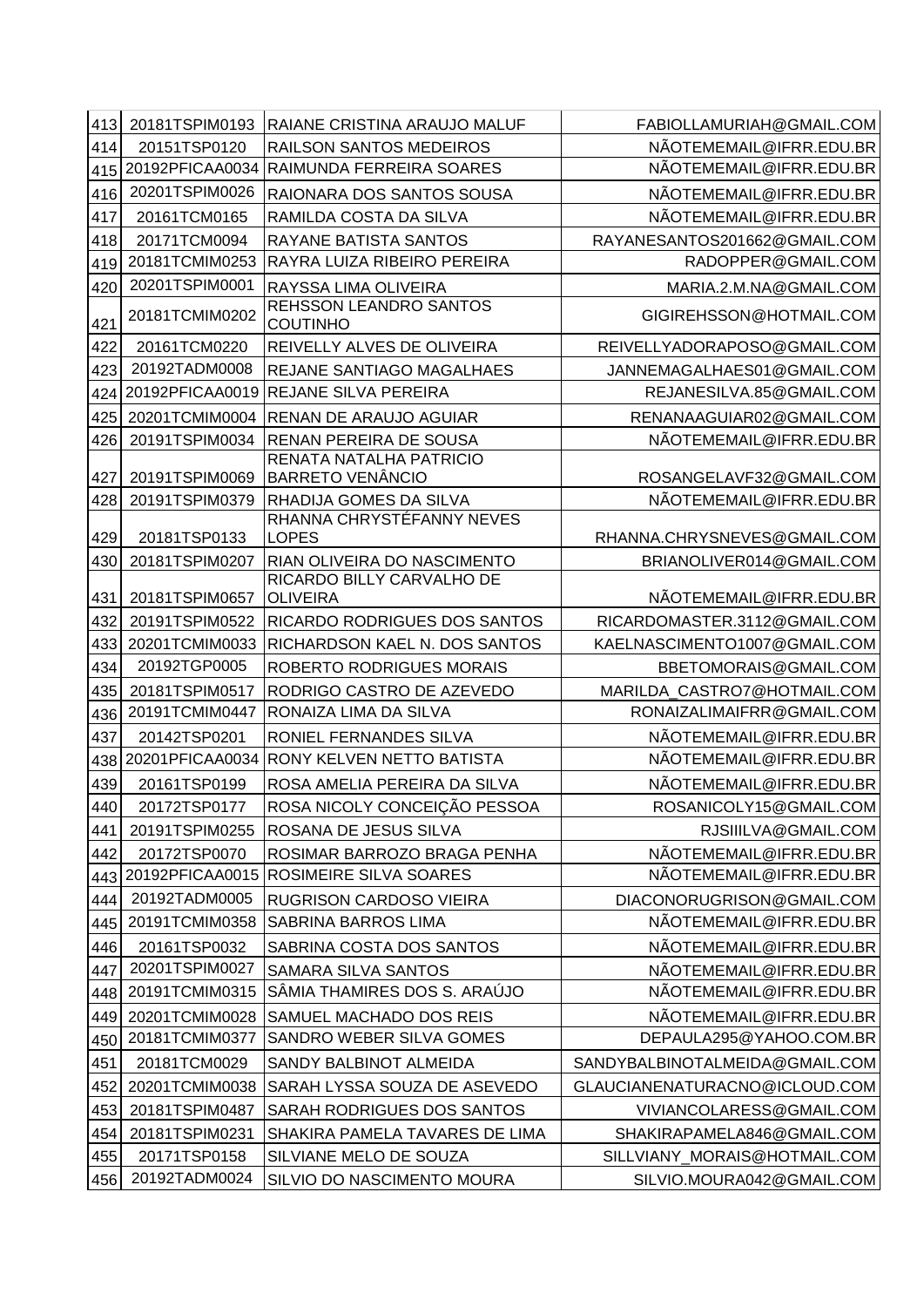| 457 | 20181TCM0177    | SILVIO DO NASCIMENTO MOURA                                       | SILVIO.MOURA042@GMAIL.COM                                  |
|-----|-----------------|------------------------------------------------------------------|------------------------------------------------------------|
| 458 | 20161TSP0296    | SÍLVIO SANCHES DA SILVA                                          | NÃOTEMEMAIL@IFRR.EDU.BR                                    |
| 459 | 20181TSPIM0371  | STANRLEY KENNEDY LOPES PONTES                                    | GILMARINACIOSILVA@HOTMAIL.COM                              |
|     |                 | STEFANY BOAVENTURA A. DOS                                        |                                                            |
| 460 | 20201TCMIM0018  | <b>SANTOS</b>                                                    | LULANEBOAVENTURA@YAHOO.COM.BR                              |
| 461 | 20201TCMIM0011  | STÉFANY DA SILVA COSTA                                           | NÃOTEMEMAIL@IFRR.EDU.BR                                    |
| 462 | 20181TSPIM0304  | STEFANY YASMIN LIRA COUTINHO<br>SUANNY CESSNA RODRIGUES          | CRISCONRADOARAUJO@GMAIL.COM                                |
| 463 | 20201TSPIM0025  | <b>PRINTES</b>                                                   | SUANNYCESSNA12@GMAIL.COM                                   |
| 464 | 20192TADM0002   | SUELI DE AGUIAR ANDRADE                                          | SUELIADV2018@GMAIL.COM                                     |
| 465 | 20192TGP0023    | <b>SUYANE BASTOS MENDES</b>                                      | SUYANE1CASTRO@GMAIL.COM                                    |
| 466 | 20181TCMIM0369  | TAILSON SOUZA SILVA                                              | NIRA_PONTUAL@HOTMAIL.COM                                   |
| 467 | 20201TSPIM0034  | <b>TAINÁ LIMA GOMES</b>                                          | TAINALIMAGOMES1TSPIM@GMAIL.COM                             |
| 468 | 20191TSPIM0387  | <b>TAUAN PINTO SILVA</b>                                         | NÃOTEMEMAIL@IFRR.EDU.BR                                    |
| 469 | 20181TSPIM0681  | THACILA JAMYLI NERES NUNES                                       | ADENIRNUNES@GMAIL.COM                                      |
| 470 | 20181TSPIM0258  | <b>THAINA SOUSA SILVA</b>                                        | CRISTINASANTANA483@HOTMAIL.COM                             |
| 471 | 20191TSPIM0573  | THAIS CRISTINA BISPO OLIVEIRA                                    | TCRISTINALUIZA@GMAIL.COM                                   |
| 472 | 20192TADM0010   | THAIS DA SILVA MARTINS GOMES                                     | SENHORAGOMEZ@GMAIL.COM                                     |
| 473 | 20201PFICAA0022 | THALITA ALVES ALMEIDA                                            | THALITABRITOMOURA@GMAIL.COM                                |
| 474 | 20201TSPIM0020  | THALITA OLIVEIRA ANDRADE                                         | THALITAOLIVEIRAIFRR@GMAIL.COM                              |
| 475 | 20201TSPIM0011  | THALYTA FARIAS DE SOUZA                                          | NÃOTEMEMAIL@IFRR.EDU.BR                                    |
| 476 | 20181TCMIM0067  | THALYTA WENDY N. DE SOUZA                                        | THALYTAWENDY1221@GMAIL.COM                                 |
| 477 | 20181TSPIM0045  | THAUANY SAFIRA SAMPAIO DA SILVA                                  | SAFIRAT565@GMAIL.COM                                       |
| 478 | 20191TSPIM0298  | THAYANE PESSOA LIMA                                              | MARINEIDEEPITANIE@GMAIL.COM                                |
| 479 | 20191TSPIM0336  | THAYNÁ SILVA GOMES                                               | HED_NELZA@HOTMAIL.COM                                      |
| 480 | 20191TSPIM1073  | THAYSSA SOUSA ANICETO                                            | NÃOTEMEMAIL@IFRR.EDU.BR                                    |
| 481 | 20201TCMIM0034  | THIAGO GABRIEL MELO RIBEIRO                                      | THIAGOGABRIEL2607@GMAIL.COM                                |
| 482 | 20181TSPIM0568  | THIAGO VINICIUS LIMA DA SILVA                                    | ALAENELOPES05@GMAIL.COM                                    |
| 483 | 20181TCMIM0385  | TIAGO DA SILVA E SILVA                                           | NÃOTEMEMAIL@IFRR.EDU.BR                                    |
| 484 | 20201TSPIM0016  | TIAGO SILVA DE SOUSA                                             | TIAGOSILVADESOUSA16@GMAIL.COM                              |
| 485 | 20192TADM0035   | TIELLEN MELO BARBOSA                                             | TIELLEN.MELLO15@GMAIL.COM                                  |
| 486 | 20191TSPIM0395  | TRACY AMY PAULO DA SILVA                                         | NÃOTEMEMAIL@IFRR.EDU.BR                                    |
| 487 | 20201PFICAA0027 | <b>VALCIRIA SILVA DE SOUZA</b>                                   | NÃOTEMEMAIL@IFRR.EDU.BR                                    |
| 488 | 20172TSP0444    | VALDENICE FEITOZA DA SILVA                                       | NÃOTEMEMAIL@IFRR.EDU.BR                                    |
| 489 | 20201TCMIM0022  | <b>VALDERILSO LITLE SOUSA</b>                                    | VALDERILSOOLITLEESOUSAA@EMAIL.C                            |
|     | 20192TGP0010    |                                                                  | <b>OM</b>                                                  |
| 490 | 20191TCMIM0200  | <b>VANILSA LOPES SATELLES</b><br>VANKLIANY DERRAIRA A. DE MATTOS | VANILSASAT2015@HOTMAIL.COM<br>ELIZABETH24RR@GMAIL.COM      |
| 491 | 20201PFICAA0007 | <b>VILMA SANTANA MARTINS MACIEL</b>                              | NÃOTEMEMAIL@IFRR.EDU.BR                                    |
| 492 | 20191TCMIM0730  | <b>VINICIUS CRUZ DE MOURA</b>                                    | VINICIUSCRUZ415@GMAIL.COM                                  |
| 493 |                 |                                                                  |                                                            |
| 494 | 20191TSPIM0875  | <b>VINICIUS GABRIEL FERREIRA SILVA</b>                           | GEICY_FERREIRA@HOTMAIL.COM                                 |
| 495 | 20181TSPIM0290  | VITORIA CAROLINA DA S. CAMPOS                                    | VITORIACCAROLINNA@GMAIL.COM                                |
| 496 | 20191TSPIM0310  | VITORIA KAYLANNE M. GOMES MELO                                   | NÃOTEMEMAIL@IFRR.EDU.BR<br>VITORIAMARIANASILVADESOUZA@GMAI |
| 497 | 20192TADM0042   | VITORIA MARIANA SILVA DE SOUZA                                   | L.COM                                                      |
| 498 | 20181TSPIM0266  | VITORIA PONTES DE ALMEIDA                                        | VITORIAPONTES3598@GMAIL.COM                                |
| 499 | 20191TCMIM0692  | <b>VLADYNE VICTORIA DA SILVA</b><br><b>FAÇANHA</b>               | NÃOTEMEMAIL@IFRR.EDU.BR                                    |